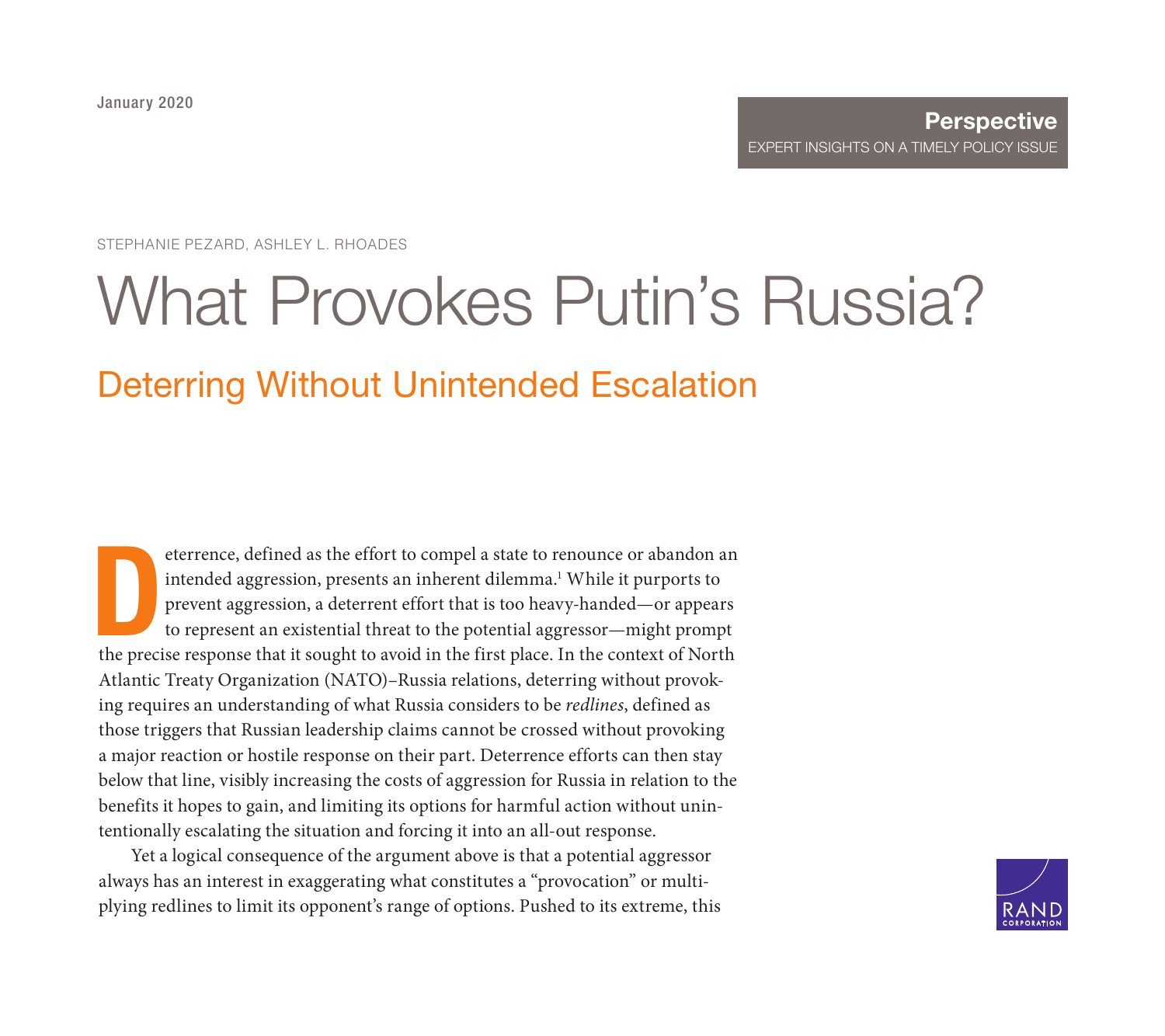strategy evokes the concept of "brinkmanship" popularized by Thomas Shelling,<sup>2</sup> or the "madman theory"<sup>3</sup>—both of which consist of manipulating perceptions to make escalation appear more likely than it really is, scaring the other side into compliance.

This basic uncertainty of how far the other side can be pushed until it hits back is of particular importance for an alliance—in this case, NATO—where each member might hold a different view of what constitutes a safe distance from Russia. In the run-up to the 2014 NATO Wales Summit, for instance, Germany and several other NATO members argued against the permanent stationing of combat troops in Poland or the Baltic states (Estonia, Latvia, and Lithuania), fearing that this might provoke Russia.4 Meanwhile, the Baltic states have consistently argued that trying to avoid provoking Russia at all costs serves no one's interests but Moscow's, and that Russian President Vladimir Putin only understands and respects strength.5 As a result, while anything that might even remotely harm Russian interests might be construed by Moscow as a provocation, it is important to distinguish between those provocations that will likely prompt an unwanted reaction and those that Russia will likely brush aside with little more than political condemnation and diplomatic posturing.

The purpose of this Perspective is to provide a better understanding of what provokes Putin's Russia, particularly in the context of NATO's current deterrence efforts. Based on a review of English-language secondary sources,<sup>6</sup> with a focus on published RAND research, we first identify Russia's claimed redlines. We then examine those developments that prompted Russia to escalate a dispute in the past, and compare them with the identified redlines. Next, we analyze how current (in this Perspective, as of October

2019) and future deterrence efforts on the part of the United States and NATO might collide with Russian stated interests and cross its redlines. We conclude by highlighting deterrent measures that might be safest to use with Russia to avoid risks of unintended escalation; flagging those deterrent measures that might present excessive risks; and discussing the measures—such as confidence-building or signaling mechanisms—that the United States and NATO can take to minimize or mitigate the risk of unintended escalation while deterring Russia.

# What Are Russia's Claimed Redlines?

Russia's key national interests, which guide its foreign policy, can be summarized around three themes: defending Russia's borders and preserving the Russian regime; maintaining influence in the *near abroad* (broadly defined as countries formerly in the Soviet Union, minus the Baltic states);<sup>7</sup> and fulfilling the vision of Russia as a great power, which includes ensuring that it is being treated as such by other powers.<sup>8</sup> Actions by other countries that threaten these interests will likely prompt some reaction from Russia, but this reaction might be limited in scope and intensity unless specific thresholds, defined by Russian leadership, are crossed. We call these thresholds redlines for simplification, though in reality, these lines might be blurry and will likely leave some room for Russian leadership to decide on the scale of the response, or whether a response is warranted at all. The following redlines have been publicly mentioned by Russian leadership—including in official documents such as the Military Doctrine—as being unacceptable to Russia, and have prompted explicit threats of hostile responses. We identify four areas where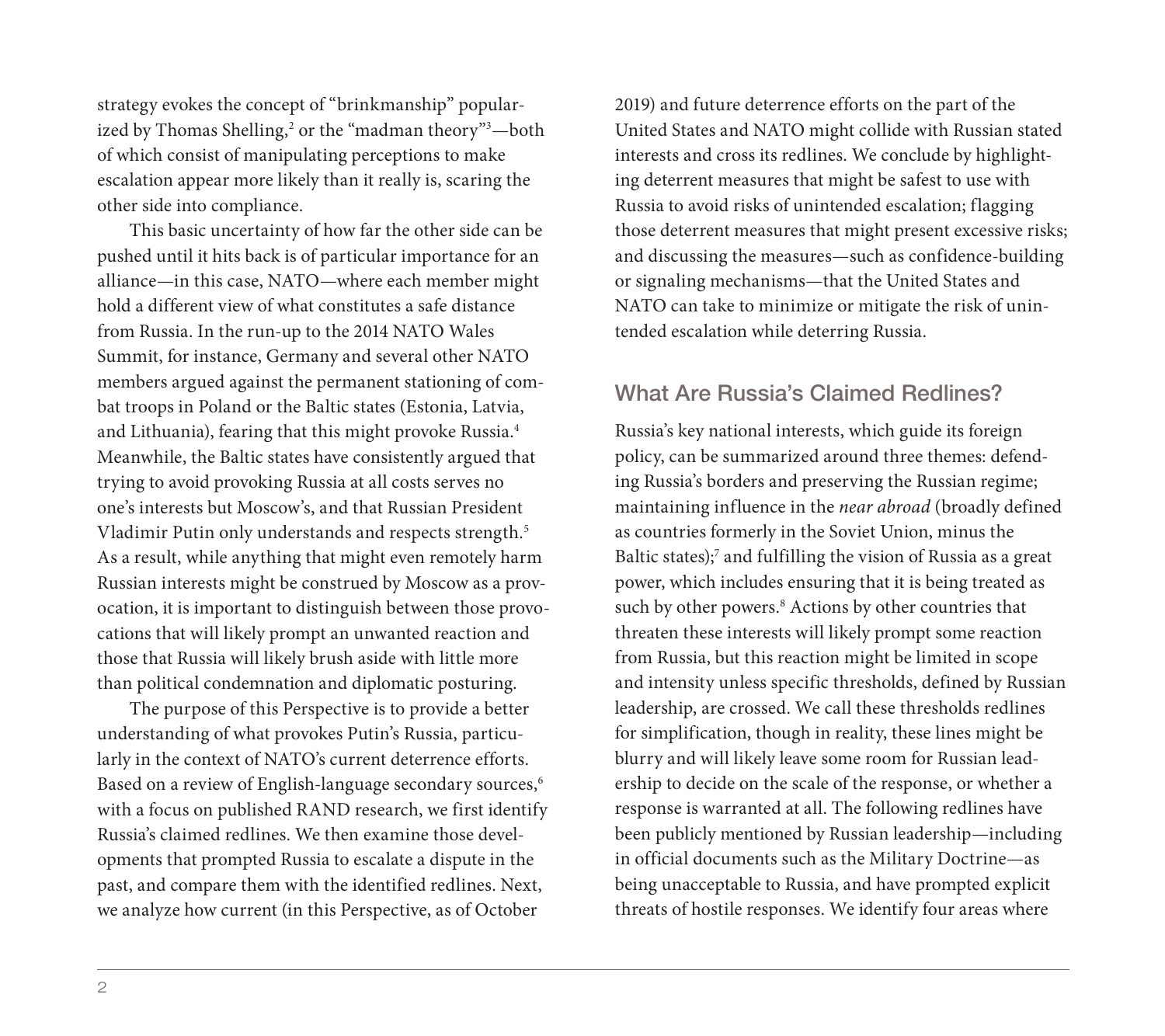redlines have been made clear: NATO enlargement, disruption of the strategic balance, direct threat to eliminate or overthrow the Russian regime, and loss of influence in the near abroad. These areas sometimes overlap: NATO enlargement in former Soviet countries might allow the United States to deploy weapons in new areas that could threaten the strategic balance and the regime in Moscow, and it would also de facto pull the new member away from Russia's sphere of influence. Redlines also directly relate to one or more of the national interests outlined earlier. For instance, disruption of the strategic balance presents a clear threat to Russia's defense of its territory and regime.

# NATO Enlargement

Following the collapse of the Soviet Union and the dissolution of the Warsaw Pact, Russia engaged in a dialogue with NATO, which resulted in the signing of the NATO-Russia Founding Act in 1997 and the creation of the NATO-Russia Council in 2002.9 Yet the NATO-Russia relationship has since faltered, largely as a result of diverging views on issues ranging from the NATO intervention in, and later recognition of, Kosovo; the U.S. decision to go to war with Iraq; the enlargement of NATO toward Eastern Europe; and the Bush administration's 2002 withdrawal from the Anti-Ballistic Missile treaty and subsequent deployment of ballistic missile defense systems in Poland and the Czech Republic.10 The description of NATO as a danger for Russia has become a consistent feature of Russian strategic thinking, and is mentioned in Russia's 2010 and 2014 Military Doctrines,<sup>11</sup> while its 2015 National Security Strategy underlines "the unacceptability for the Russian Federation of the alliance's increased military activity and

the approach of its military infrastructure toward Russia's borders."12

Russia is particularly wary of further NATO enlargement, which it perceives as an encroachment on its sphere of influence.13 Russia seeks to maintain a buffer zone between its territory and that of NATO, and preserving its sphere of influence is important economically, politically, and culturally.14 A broader NATO presence also revives Russia's traditional fear of encirclement by hostile powers that, from the Russian perspective, seek to contain and weaken Russia. Additionally, Russia claims that it was misled into believing, during the talks that took place between then–U.S. Secretary of State James Baker and Soviet leader Mikhail Gorbachev shortly after the collapse of the Soviet Union, that NATO would not expand in an eastern direction.15 In December 2015, following NATO's invitation for Montenegro to become a member, an official statement from the Kremlin noted that NATO's expansion could only "lead to response actions from the East," arguing that

Russia is particularly wary of further NATO enlargement, which it perceives as an encroachment on its sphere of influence.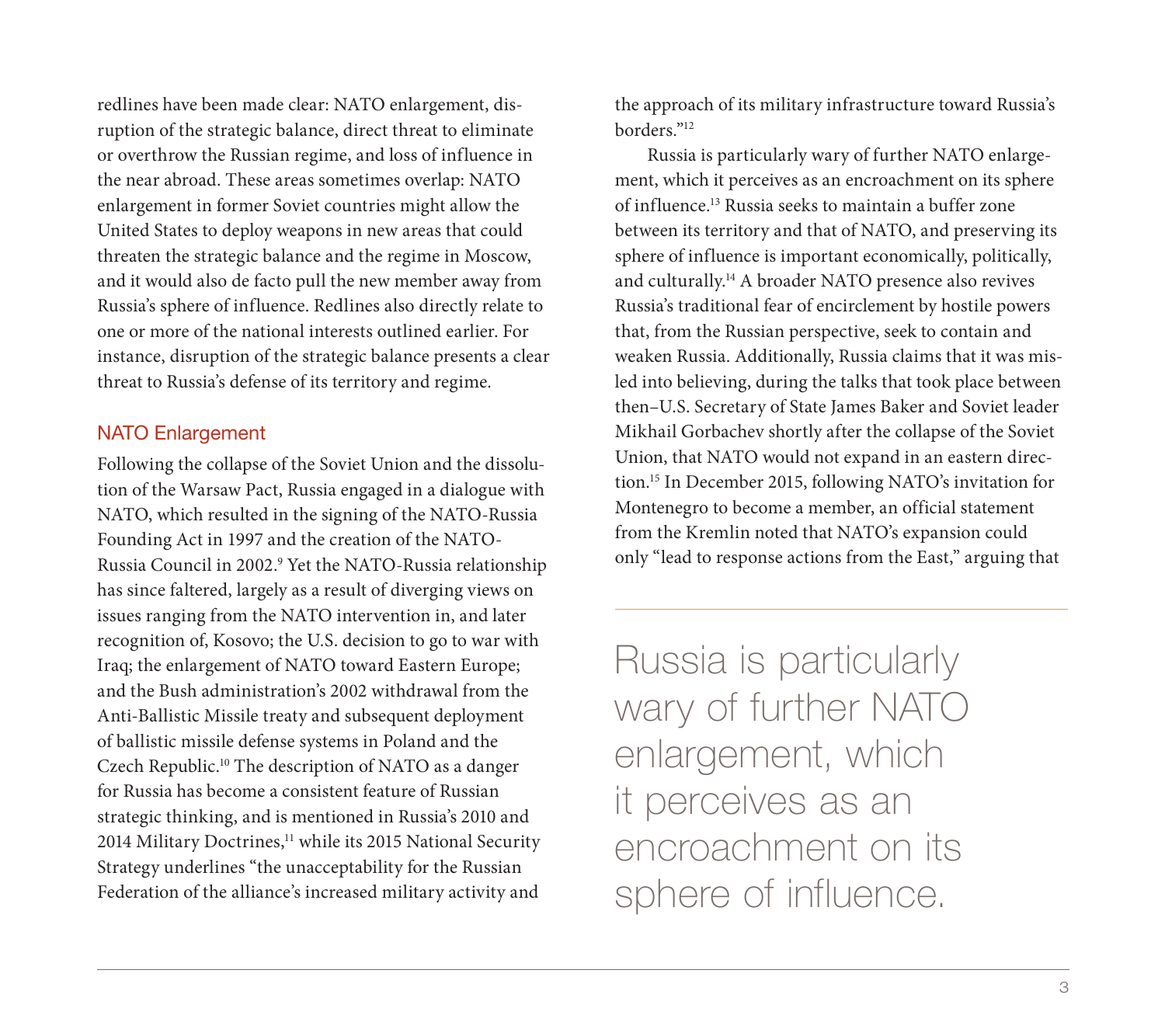Russia needed to balance a stronger NATO presence on its Western front.<sup>16</sup> The Russian leadership has further warned that expansion to certain countries would be considered unacceptable. Finland and Sweden, for instance, have received clear threats of retaliation if they were to alter their official nonaligned stances,<sup>17</sup> with Putin declaring, in June 2017, that Sweden joining NATO would be perceived "as an additional threat for Russia" that Russia would possibly "eliminate."18 In this context, NATO extending a formal invitation to either a country that is within Russia's near abroad or about which Russia warned of retaliation could be considered a redline.

## Disruption of Strategic Stability

Russia has inherited the Soviet Union's nuclear arsenal and considers it a priority to maintain strategic stability with the United States, meaning it seeks to balance U.S. and Russian nuclear and nonnuclear capabilities so that neither country believes it can strike first and sustain an acceptable level of damage.19 Accordingly, Russia describes any conventional weapon that might alter this balance, inflict catastrophic damage on Russia, and threaten its second-strike capability as a threat. For instance, Russia's 2014 Military Doctrine cites as a "main military threat" the "disruption of the functioning of its strategic nuclear forces, missile attack warning system, space surveillance system, nuclear weapon storage facilities, nuclear power engineering, the nuclear, chemical, pharmaceutical, and medical industry, and other potentially dangerous facilities."20 In Moscow's view, a main military threat is the most serious type of threat.21 Ballistic missile defense is one type of weapon system that the 2010 and 2014 Military Doctrines identify as a threat to strategic stability.<sup>22</sup> Russia has publicly threatened

various NATO members with retaliation if those members were to deploy radars or interceptors on their territories.<sup>23</sup>

Putin has also cited long-range precision weapons as presenting a clear threat to Russia.24 Long-range precision weapons are mentioned in the 2014 Military Doctrine along with the U.S. Prompt Global Strike concept,<sup>25</sup> which Russia believes could target its command and control nodes and threaten its nuclear capability.<sup>26</sup> Finally, Russia is also concerned about the United States' development of hypersonic weapons and other advancements in technology that could cause grave damage to Russian systems and threaten Russia's second strike capability.27

# Risk to the Russian Leadership

Regime preservation represents another key interest for the Russian leadership. Threats to the regime can be military through the potential use, by powers hostile to Russia, of a decapitation strategy that would annihilate the country's leadership and leave a power vacuum—or political, through popular protest movements and other domestic developments that could overtake the current regime.

In terms of military threats, Russia fears that the United States—possibly joined by its allies—could conduct a massive strike on Russia to decapitate its political leadership or destroy a substantial portion of its nuclear arsenal, leaving it unable to retaliate effectively. Russia's 2014 Military Doctrine identifies "obstruction of the operation of state and military command and control systems of the Russian Federation" as a "main military threat" to the Russian Federation.28 Because of this, the deployment of weapon systems seen as potentially threatening the Russian leadership and regime survival is a Russian redline.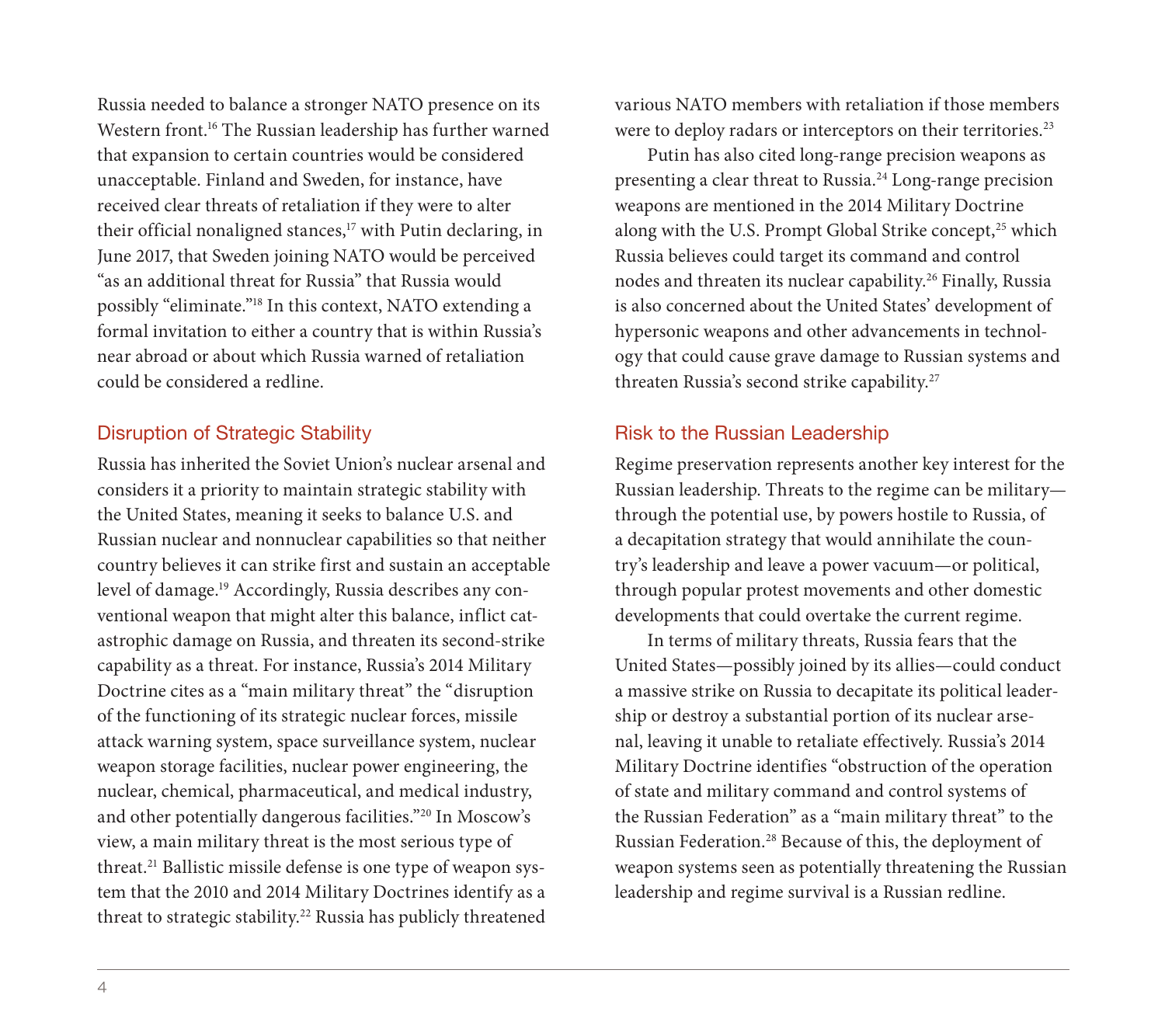With regard to political threats, the Russian leadership perceives interference by an external power in Russia's internal affairs as a threat to regime stability, representing another Russian redline. Indeed, Moscow has been heavily critical of U.S. and Western regime change efforts, particularly in the Middle East. Russia opposed the Iraq War in 2003, the intervention in Libya in 2011, and the U.S. quest to unseat Syrian president Bashar al-Assad beginning in 2012. Moscow has also perceived the so-called color revolutions in Georgia (2003), Ukraine (2004), and Kyrgyzstan (2005) as being piloted by the West, highly destabilizing, and potential harbingers of what could happen eventually in Moscow.29 The 2015 Russian National Security Strategy explicitly mentions such revolutions as a threat to Russia.<sup>30</sup>

## Losing the Russian Sphere of Influence

One of Russia's longstanding concerns has been losing its sphere of influence, with one RAND Corporation report noting in 2012 that "Moscow is constantly seeking assurances from its neighbors that they will not join the West and try to get recognition from the West of a legitimate sphere of influence, with limited sovereignty for nations concerned."31 The "West" here is represented not only by NATO, but also such other institutions as the European Union (EU), which Moscow is attempting to rival with its own Eurasian Economic Union. In this context, Russia's sphere of influence consists primarily of neighboring former Soviet states, whose populations have varying degrees of loyalty and ethnic ties to Russia. One way Russia has been trying to maintain a grip over its close neighborhood—or, as then–President of Russia Dmitry Medvedev described it, its "zone of privileged interests"<sup>32</sup>is through its "compatriot policy," which uses various

means (financial, social, and cultural) to support those ethnic Russians who found themselves outside Russia's borders following the fall of the Soviet Union.<sup>33</sup> Russia's uneasiness with close neighbors adopting a Western orientation has been particularly visible in Georgia and Ukraine. In the latter case, the Euromaidan revolution of 2013–2014 prompted both Russia's annexation of Crimea and its initiation of a violent conflict in Eastern Ukraine.

This policy of protecting or exerting control over ethnic Russians or Russian-speaking minorities also extends beyond Russia's immediate borders. In August 2008, Medvedev articulated five key principles of Russian foreign policy, one of which stated that "protecting the lives and dignity of our citizens, wherever they may be, is

With regard to political threats, the Russian leadership perceives interference by an external power in Russia's internal affairs as a threat to regime stability, representing another Russian redline.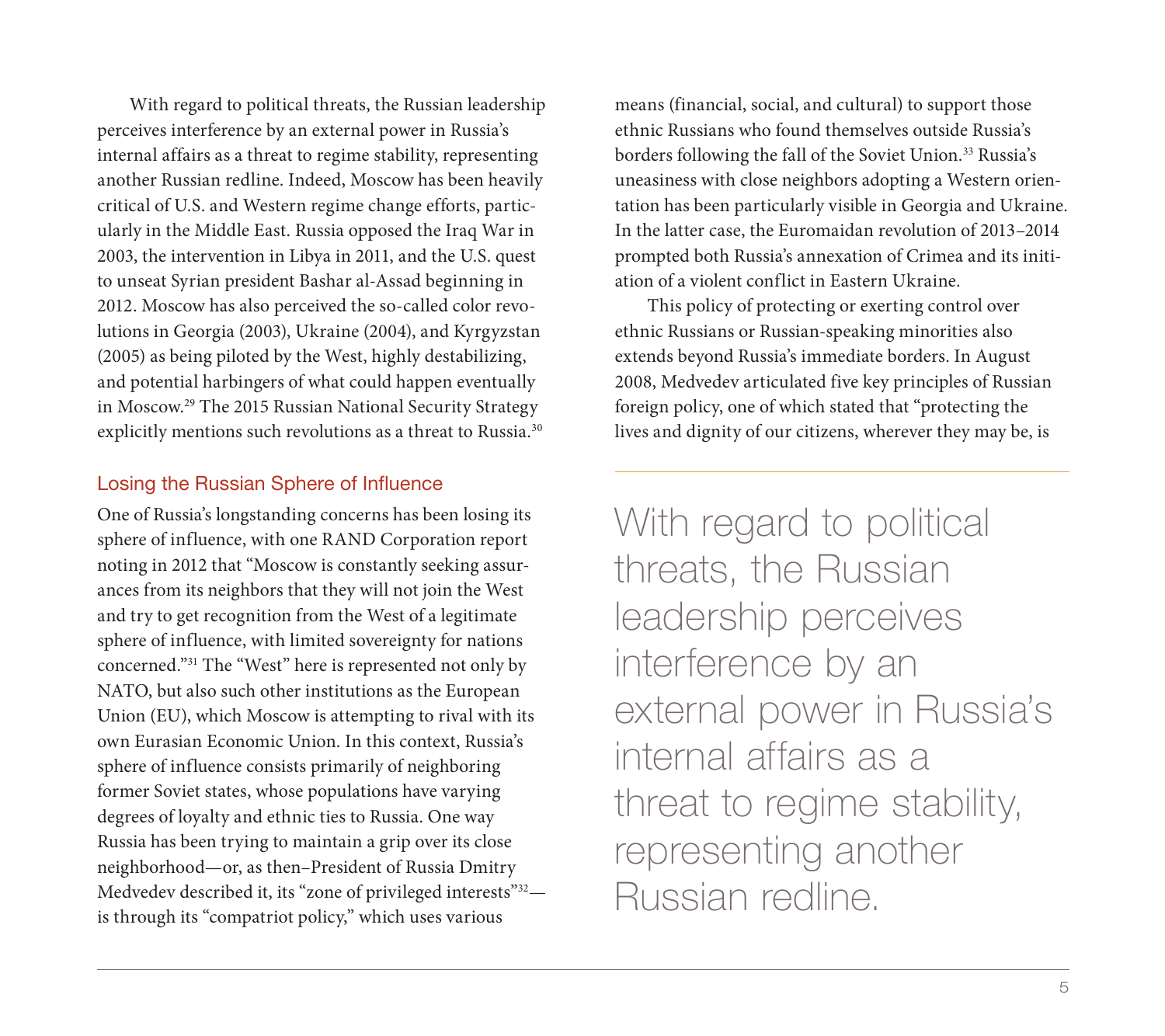an unquestionable priority for our country."34 Focusing on Russian citizens points to a sphere of influence larger than the near abroad;<sup>35</sup> such countries as Estonia and Latvia, for instance, have significant Russian minority populations. The Baltic states have been wary of Russia manipulating these minorities, promoting pro-Russian views, and depicting the Estonian and Latvian states as oppressive or fascist.36

To further complicate matters, it is unclear what Russia's redlines are in this arena. What level of ill treatment of Russian populations abroad could prompt Russia to react? What would constitute a sufficiently large loss of influence for Russia to consider it unacceptable? This uncertainty actually serves to strengthen the Russian position. Estonia, Latvia, and countries in similar situations with sizable Russian minority populations are left to guess what pretext Russia could use, and what could spark a Russian intervention on behalf of its citizens abroad. Likewise, there was little indication that the Euromaidan revolution in Ukraine would prompt military action on the part of Russia. Overall, an action that Russia perceives as decisively pulling a country away from its sphere of influence might therefore be considered a redline for Moscow.

# What Do Prior Instances of Russian Escalation Tell Us About Redlines?

From a military perspective, *escalation* can be defined as "an increase in the intensity or scope of conflict."37 Escalation also encompasses the steps leading up to a conflict, when a crisis increases in intensity or scope to the point of open hostilities. The question of escalation—and means to prevent it—is particularly important in the case

of Russia because its leadership has made clear that the use of nuclear weapons is considered a valid option "in response to the use of nuclear and other mass destruction weapons against it and/or its allies, as well as in reply to a large-scale aggression with the use of conventional weapons in situations critical to the national security of the Russian Federation."38 This section identifies instances of Russian escalation in the conventional domain, as well as under the threshold of war, and examines whether those instances relate to some of the redlines highlighted previously or suggest different ones. A final section reviews two cases of Russian nonescalation despite the appearance of some redlines having been crossed.

## Russian Use of Conventional Force

We examine here key instances—Georgia in 2008, Ukraine since 2014, and Syria since 2015—when Russia engaged in combat operations outside its territory.<sup>39</sup> Why did Russia, in each case, escalate the crisis to the point of conflict, and can these decisions be traced to one of the redlines identified above?

Georgia's "five-days war" of August 2008 was the culmination of years of tensions between Georgia, led by pro-EU President Mikheil Saakashvili, and Russia, which still had troops (officially, "peacekeepers") in the Georgian separatist provinces of South Ossetia and Abkhazia. In April 2008, NATO announced that Georgia and Ukraine would not receive the Membership Action Plan that they had requested, but would eventually become NATO members, without giving the Ukrainian or Georgian governments further specifications on a process or a timeline. This statement was a compromise between the U.S. position, which was supportive of granting them Membership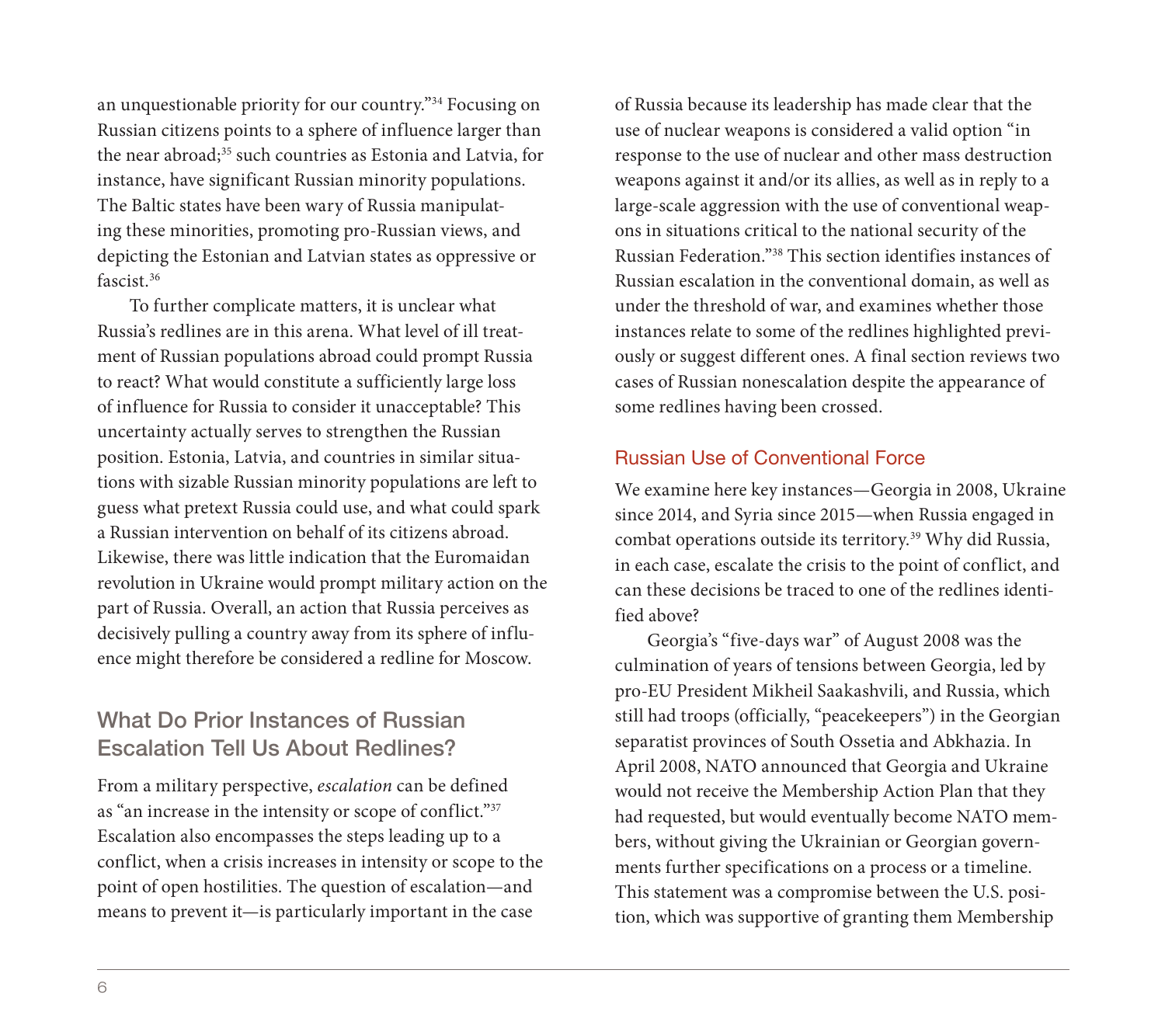Action Plans, and the concerns of France and Germany that such a move would be perceived by Moscow as a clear provocation.40

On August 7, 2008, Georgian forces launched an artillery attack against positions in South Ossetia's capital, Tskhinvali. Claiming that two of its peacekeepers had been killed in the attack, Russia immediately launched an offensive in South Ossetia before crossing the border with Georgia proper and advancing toward Tbilisi, the capital. Georgia and Russia disagree on the precise circumstances that led to the start of the war, with Georgia arguing that Russia had started moving offensive forces into South Ossetia prior to its attack on Tskhinvali.41 The outcome of the war was largely positive for Russia, which solidified its positions in both South Ossetia and Abkhazia and made clear to Georgia that Russia could intervene at will on Georgia's territory and crush its military. Since then, Moscow has been slowly pushing the South Ossetian border farther into Georgian-controlled territory, an action described as "creeping annexation."42 The apparent redlines here were the Georgian offensive in South Ossetia—in other words, an attack against a territory that Russia considered to be within its sphere of influence—and the deaths of two Russian peacekeepers. Yet these were only the proximate causes of a conflict that was, essentially, about preventing Georgia from joining NATO.43 This suggests that the most important redline in this crisis had been crossed at NATO's Bucharest Summit the previous April, and Russia might have been waiting for a pretext to intervene against Georgia—and as a matter of fact, the United States had warned President Saakashvili, on different occasions, not to offer Moscow any such pretext.<sup>44</sup>

Similarly, Ukraine represents an example of Russia deciding to obstruct political developments in a country that it wanted to keep in its sphere of influence. The 2013– 2014 Euromaidan revolution was sparked by pro-Russian Ukrainian president Viktor Yanukovych's decision not to sign an Association Agreement with the EU, which Ukraine was widely expected to sign. Protests ensued, eventually leading Yanukovych to flee to Russia while a pro-EU government, led by President Petro Poroshenko, took power in Ukraine. Russia refused to recognize the new government and invaded Crimea in March 2014 before deploying its own conventional forces and sending military support to pro-Russian militias in parts of southeastern Ukraine.45

John Mearsheimer famously put the blame for Russia's military action in Crimea on the West, arguing that "the Ukraine crisis is the West's fault," because "the United States and its allies unknowingly provoked a major crisis over Ukraine" by supporting its move toward a moreliberal Western-oriented regime.<sup>46</sup> Yet it would be erroneous to claim that, back in 2014, this redline was visible and a Russian reaction on the order of magnitude of the annexation of Crimea was expected. Indeed, Russia's leaders likely did not anticipate the crossing of one of their redlines as a result of the Euromaidan revolution in Ukraine, and were likely in a reactionary mode rather than implementing a predetermined strategy. Thus, Russia's takeover of Crimea is generally described as a surprise: Some Russian reaction was expected, but not of that scope and intensity.<sup>47</sup>

Russia's involvement in the war in Syria, through its direct air support to government-backed military forces, represents another example of escalation. Through its military action in Syria, Russia aimed to assert its position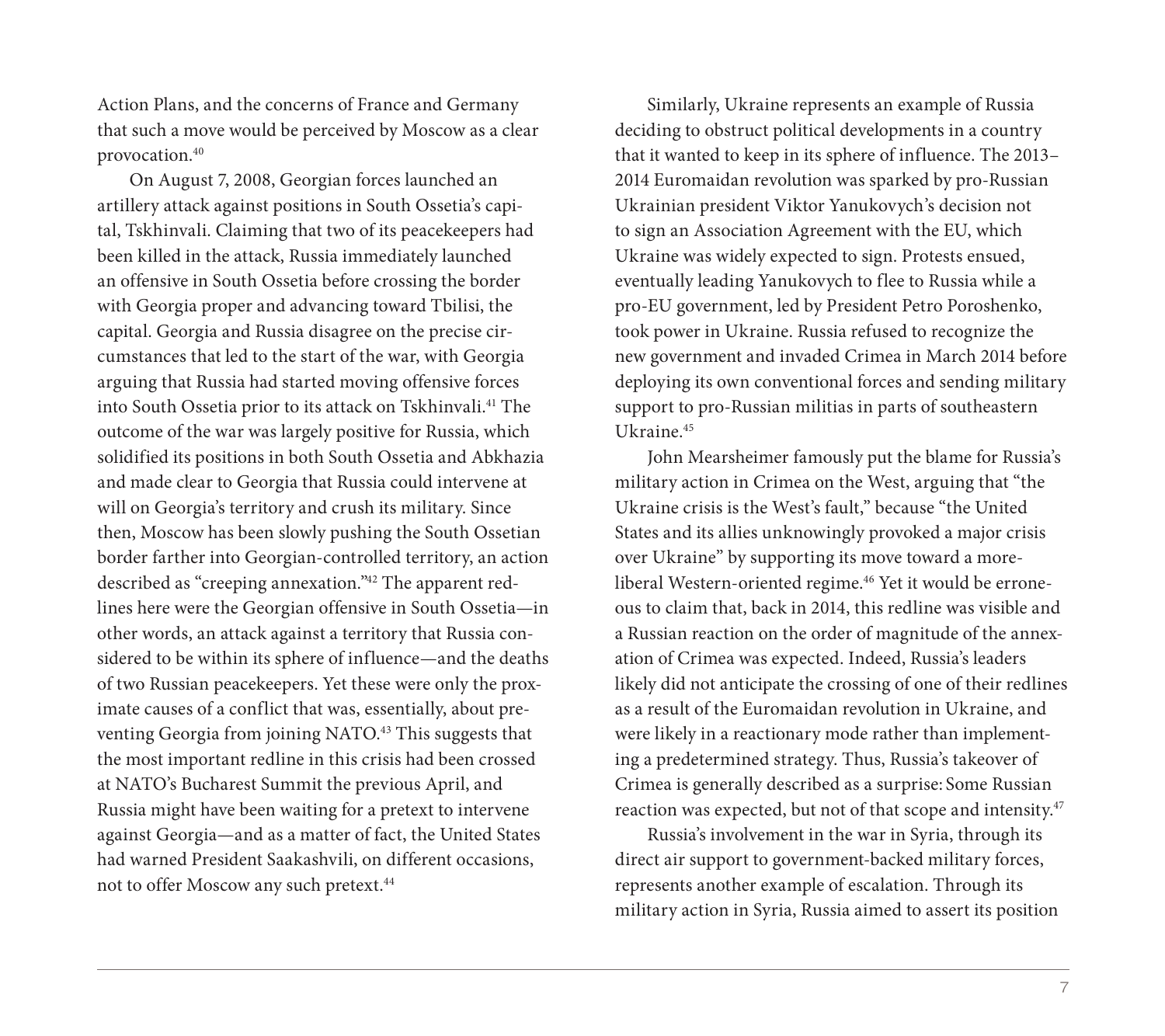Russia's actions below the threshold of full-scale war (i.e., in the "gray zone") constitute a more subtle, long-term threat, and one that might be more difficult to deter.

as a great power but also to forestall the fall of the regime of Syrian President—and ally of Moscow—Bashar al-Assad.48 A key motivation for preserving the Syrian regime was the perception in Moscow that the fall of Assad would only increase the terrorist and radicalization threats that Russia considers a major risk to its security.49 By maintaining the status quo in Damascus, Russia was also trying to prevent another Iraq or Libya. Because the Assad regime invited Russia into Syria, Russian leadership was also able to claim that its intervention was legitimate under international law, while it simultaneously condemned the West's "illegal" interference in the internal affairs of a foreign state. By decrying U.S. involvement in Syria and providing a so-called credible alternative to U.S. leadership in the region, Russia's participation in the war was designed to assert its position as a great power on which its allies can rely. Finally, an additional—and lesser<sup>50</sup>—motivation for Russia's intervention was Moscow's desire to protect its

naval and air bases in Latakia and Tartus.<sup>51</sup> It is unclear, however, whether the impending fall of a Russian ally would, in itself, prompt use of force on the part of Moscow. The Syria case combines Moscow's hostility to regime change and concern about international terrorism, particularly from Sunni Islamist groups,<sup>52</sup> and it might be that combination that prompted Russia to intervene.

## Russian Use of Gray Zone Tactics

Although the potential of a conventional war with Russia and the associated "going nuclear" option—presents the most glaring, existential threat to the United States and NATO, Russia's actions below the threshold of full-scale war (i.e., in the "gray zone") constitute a more subtle, long-term threat, and one that might be more difficult to deter because those actions cannot systematically be traced back to their perpetrator. Russia's recent operations in Georgia, Ukraine, and Syria have demonstrated a trend of "improved operational concepts and capabilities, including denial and deception activities and unconventional warfare designed to operate below U.S. and North Atlantic Treaty Organization (NATO) response thresholds."53 Furthermore, Russian aggression has largely taken the form of subversive action designed to weaken its neighbors and strain the cohesion of the NATO alliance by exacerbating intra-European divisions, undermining the sovereignty of member states, and casting doubt on the credibility of NATO defense.54 These subversive gray zone actions are often difficult to attribute to Russia and are carefully calibrated not to cross U.S. or NATO redlines.<sup>55</sup> This, in turn, makes it challenging for NATO to justify invoking Article 5 (mutual defense of an alliance member). Such a response would look like NATO was disproportionately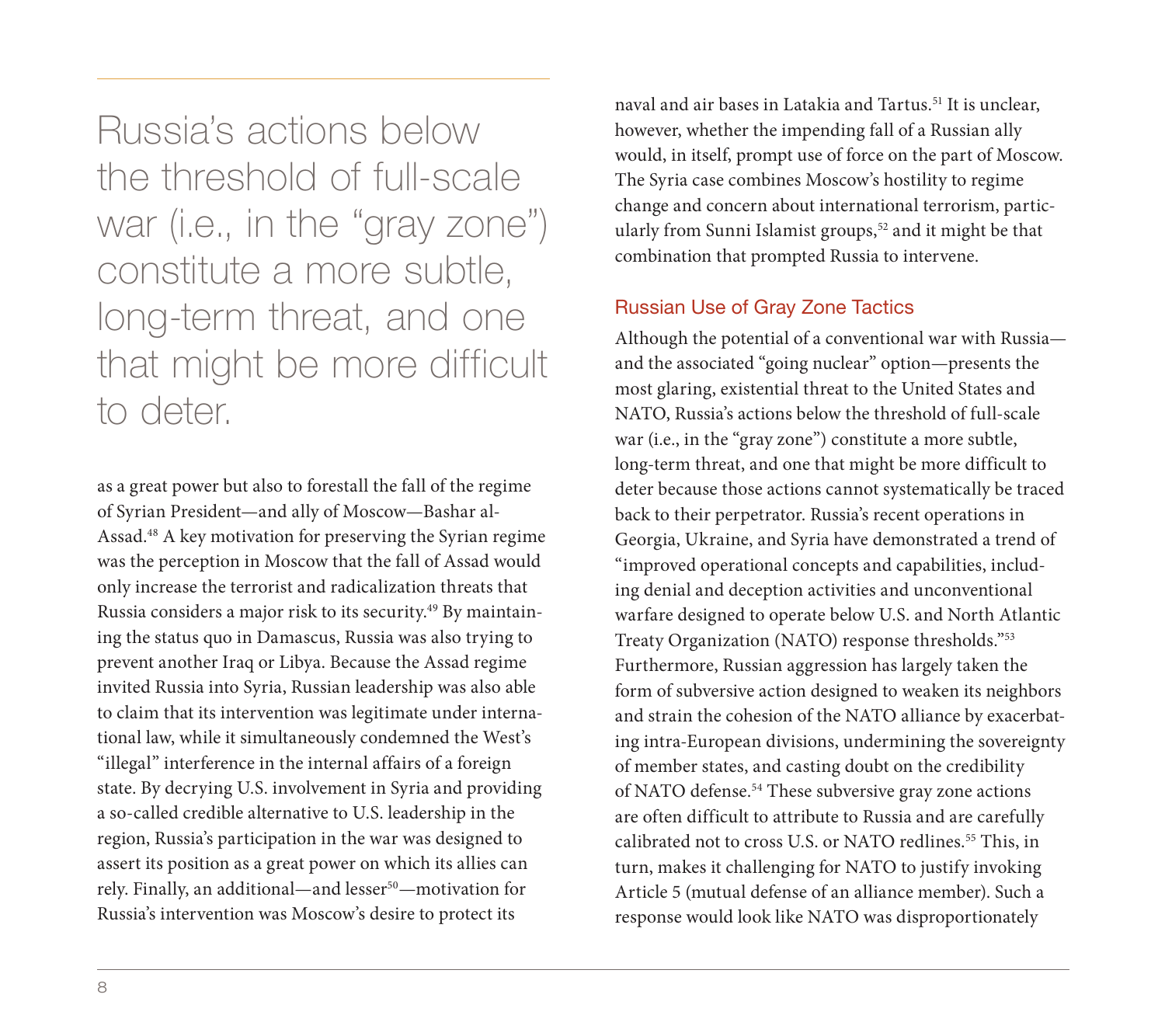escalating to a higher level than Russia had. In this manner, Russian actions "exploit" and "stretch" thresholds for war.56

While Russia's escalation of crises has mostly remained under the threshold of war, it is often difficult to identify whether Russian escalatory actions were provoked by specific U.S. or NATO actions. First, Russian actions that appear escalatory—for instance, a military buildup—may be prompted by factors mostly internal to Russia. For example, the poor performance of the Russian military during the war with Georgia in 2008—rather than U.S. or NATO actions—was the catalyst for Putin's decision to undertake a massive reform of the Russian armed forces.57 To complicate matters, Putin has shown a consistent pattern of attempting to justify any hostile move by Russia by presenting it as a defensive reaction to a perceived or imagined threat or aggression from the West. For instance, Putin has repeatedly quipped that if U.S. nuclear posturing and force developments are not targeted at Russia, then his actions in the nuclear realm—such as Russia's cruise missile and nuclear modernization—cannot be construed as being directed at the United States or NATO either.<sup>58</sup> Finally, Russian actions are frequently opportunistic, and therefore might not be in direct response to anything the United States or NATO did or did not do. This is particularly true of gray zone actions;<sup>59</sup> however, some moreconventional moves—for instance, the Georgia war in August 2008— similarly might have used Western actions as a pretext to invade Georgia.<sup>60</sup>

Bearing these caveats in mind, there are some instances of Russian gray zone actions that appear to have taken place in response to the redlines mentioned previously. One such example is the recent enlargement of NATO to Montenegro. Moscow made its concerns about

NATO enlargement clear in the run-up to Montenegro's accession to membership in 2017, with Russia allegedly working with local pro-Russian opposition party New Serbian Democracy to organize anti-NATO protests.<sup>61</sup> Furthermore, the investigation into a failed plot to seize Montenegro's Parliament and assassinate the prime minister revealed the involvement of two Russian intelligence officers.62

Yet other Russian gray zone actions appear substantially different, suggesting—in instances in which Russian motives can be established with sufficient confidence potential other sources of provocation beyond the redlines we identified. For instance, during the "Bronze Soldier" crisis in Estonia in 2007, Russia took issue with the planned relocation of a statue depicting a World War II–era Red Army soldier from the center of Tallinn, Estonia's capital. Russia initiated or supported a series of retaliatory actions, including disrupting transportation and gas supplies between Russia and Estonia. Additionally, Estonian government websites experienced cyberattacks, Tallinn was the scene of violent protests, and protesters besieged the Estonian embassy in Moscow. Although the extent of Russia's role in these actions remains unclear,<sup>63</sup> perceptions in Estonia were that Russia was the culprit.<sup>64</sup> The Estonia case would then show a Russian willingness to escalate a crisis while remaining under the threshold of war, with Moscow responding to a perceived offense against an interpretation of history favorable to Russia and its predecessor, the Soviet Union. Perceived offenses against national pride, rooted in a precise idea of how other countries should treat Russia, might therefore account for an additional redline. Although this concern relates to Russia's core interest of being treated as a great power,<sup>65</sup> it goes beyond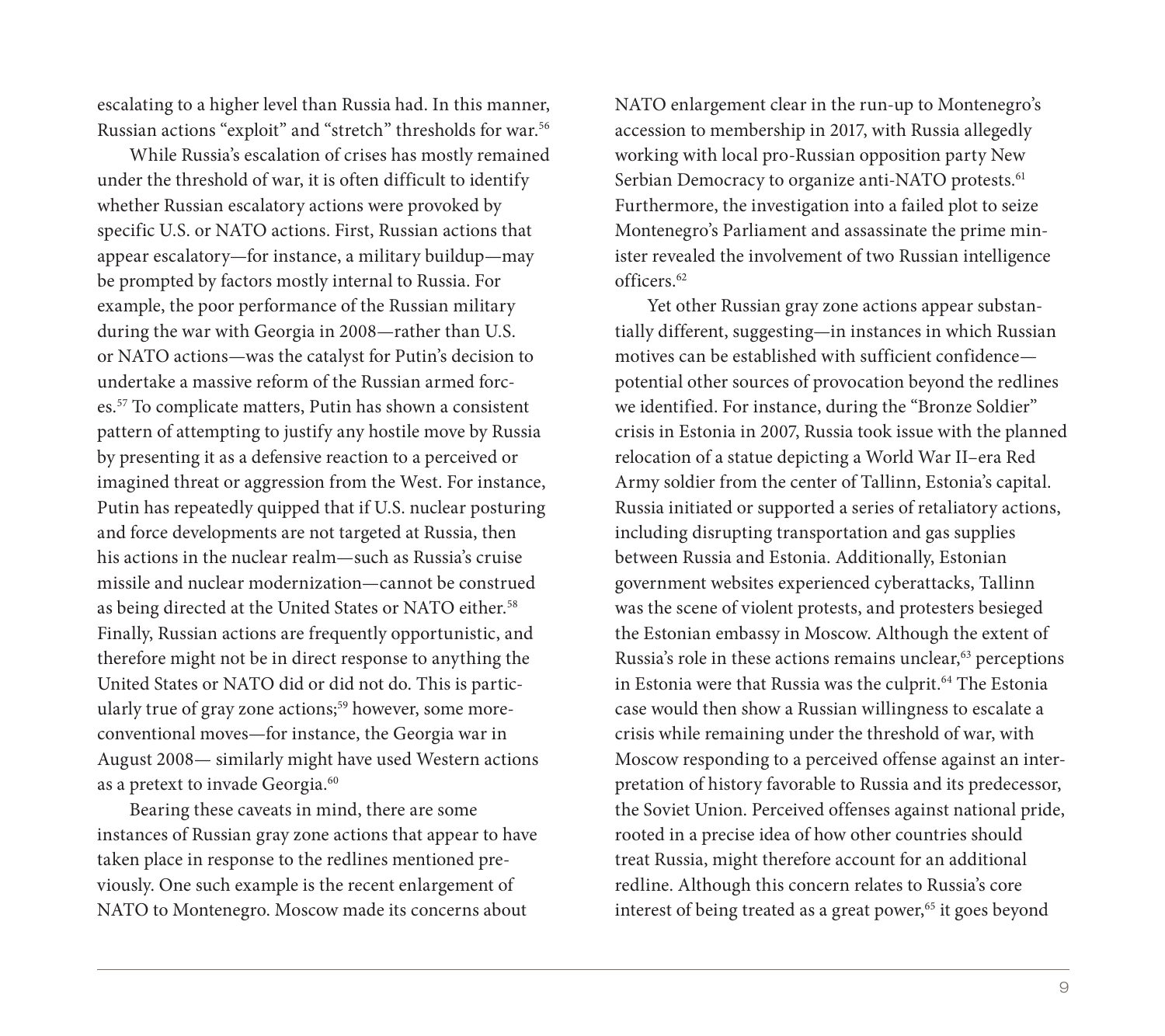this to encompass the importance of historical memory and the notion that Russia has specific values that should be defended.<sup>66</sup> This line, however, is a particularly blurry one because it is difficult to foresee which events might be perceived as offensive by Moscow and prompt a response.

Another case is the Russian response to the November 2015 downing of a Russian Su-24 bomber by the Turkish Air Force, which Ankara claimed—and Moscow denied had strayed over its airspace. Russia's reaction included a public diplomacy campaign against Turkey, economic sanctions, and active support to Kurdish militia—perceived by Turkey as presenting a grave threat to its stability along the Turkish border in Syria. Tensions between the two countries remained high until Putin finally accepted Turkish official apologies in June 2016. Russia's reaction was likely prompted by the targeting of its military assets and personnel by a foreign military power—a redline for most countries.

## Cases Where Russia Did Not Escalate

While Russia responded to the crossing of several redlines in the past, this does not mean that such reactions are automatic. Instead, there are instances when apparent redlines were crossed, but Russia did not respond. These actions likely provoked Russia, but not to the point at which it thought a reaction was warranted, given the circumstances. Two cases illustrate this point: Russia's lack of reaction to the wave of new NATO memberships in 2004 and 2009 and to the "color revolutions" that took place in 2003–2005.

One explanation for why Russia did not react to the Baltic states—formerly part of the Soviet Union—as well as Bulgaria, Romania, Slovakia, and Slovenia joining NATO in 2004, followed by Albania and Croatia in 2009, is that it had decided at the time on a "regrouping" strategy to focus on the areas that mattered most (Ukraine and Belarus in Europe; Georgia, Armenia, and Azerbaijan in the Caucasus; and Kazakhstan, Kyrgyzstan, Tajikistan, Turkmenistan, and Uzbekistan in Central Asia) and prevent these countries from joining NATO.<sup>67</sup> If this interpretation is correct, it suggests that Russia has effectively reached its bottom line for what it could abandon to NATO,and will react strongly to further NATO enlargements in its near abroad.

Russia's likely reaction to NATO enlargement in other areas is difficult to gauge. Moscow did try to prevent Montenegro from joining the alliance, but its actions remained under the threshold for war. It is unclear whether Finland and Sweden, which are strategically located in the Baltic Sea but are not part of Russia's proclaimed sphere of influence, would elicit a similar reaction if they were to join NATO.

Another interesting case of nonescalation refers to the "color revolutions" of the mid-2000s. Russia's reaction to regime change in Georgia, Ukraine, and Kyrgyzstan between 2003 and 2005 was overall relatively muted when compared with its response to Ukraine's Euromaidan revolution in 2013–2014. Russia's reaction at the time was mostly limited to increasing gas prices for Georgia by nearly 500 percent between 2004 and 2006,<sup>68</sup> and taking similar measures against Ukraine in 2006—a move that Kiev claimed was Russia's retaliation for its Orange Revolution.69 Because Ukraine had the same historical and military value to Russia in 2004 as it did in 2014, one explanation might be a change in perspective of the Russian leadership, which between these dates decided that cooperation with and accommodation of the West would not yield any benefits for Russia, and that a more assertive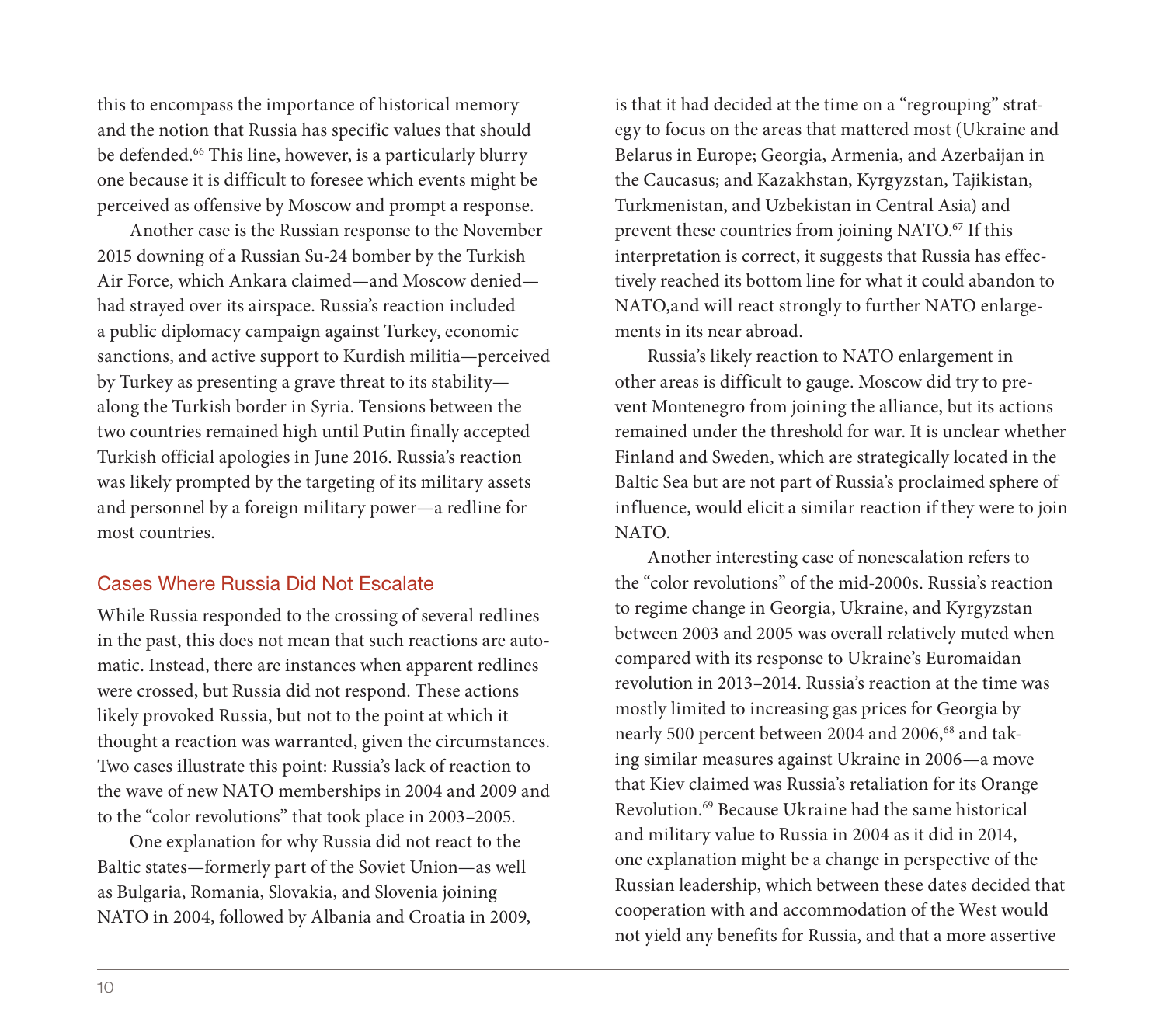policy was in order.70 Others have similarly commented on how Russia opted for a more assertive posture with Western nations starting in the mid-2000s.<sup>71</sup> Russia was better equipped to conduct this assertive policy after years of high oil prices increased its national revenue, and a comprehensive reform effort of its armed forces improved their capabilities. This points to the limitations of using historical examples to analyze Russia's willingness to act on redlines; although the redlines may be the same, Russia's resolve for enforcing them—as well as its relative military and economic strength—may have changed over time, as seems to have been the case over the past decade. In other words, while the actions taken by Russian decisionmakers in the past may provide some indication of what might be expected in the future, they do not offer a definitive template because changing circumstances could provide Russian leaders with new opportunities or disincentives to  $choose$  escalation over restraint.<sup>72</sup>

Another reason for Russia's lack of consistency in responding to perceived threats or offenses might be due to leadership personality factors. Several authors have underlined how Putin might not be much of a strategist, being instead a good tactician able to seize opportunities and act boldly when they arise.73 The participants at two workshops on Russia's involvement in Syria, organized by RAND in 2016, "were clear that Russian foreign policy is guided by near-term pragmatism—others might say opportunism—and not by long-term plans or regional designs."74 If this is indeed the case, there should be limited expectations that Russia will react to crossed redlines in a consistent way. Instead, Russia will likely adapt its response to the circumstances rather than base its response on matters of principle—unless there is an overwhelming concern that

backing down from a given redline will have reputational costs.75

# Deterrence Strategies and Risks of **Escalation**

There are several methods of deterrence the United States and NATO could employ to counter the Russian threat, defined here as an armed attack by Russia against a NATO member. Each strategy comes with its own prospects for success and risks of escalation. This section examines three modes of deterrence—conventional, nuclear, and nonkinetic—before turning to the general risks of deterrence against Russia for the United States and its allies, and potential measures to mitigate such risks.

Putin might not be much of a strategist, being instead a good tactician able to seize opportunities and act boldly when they arise.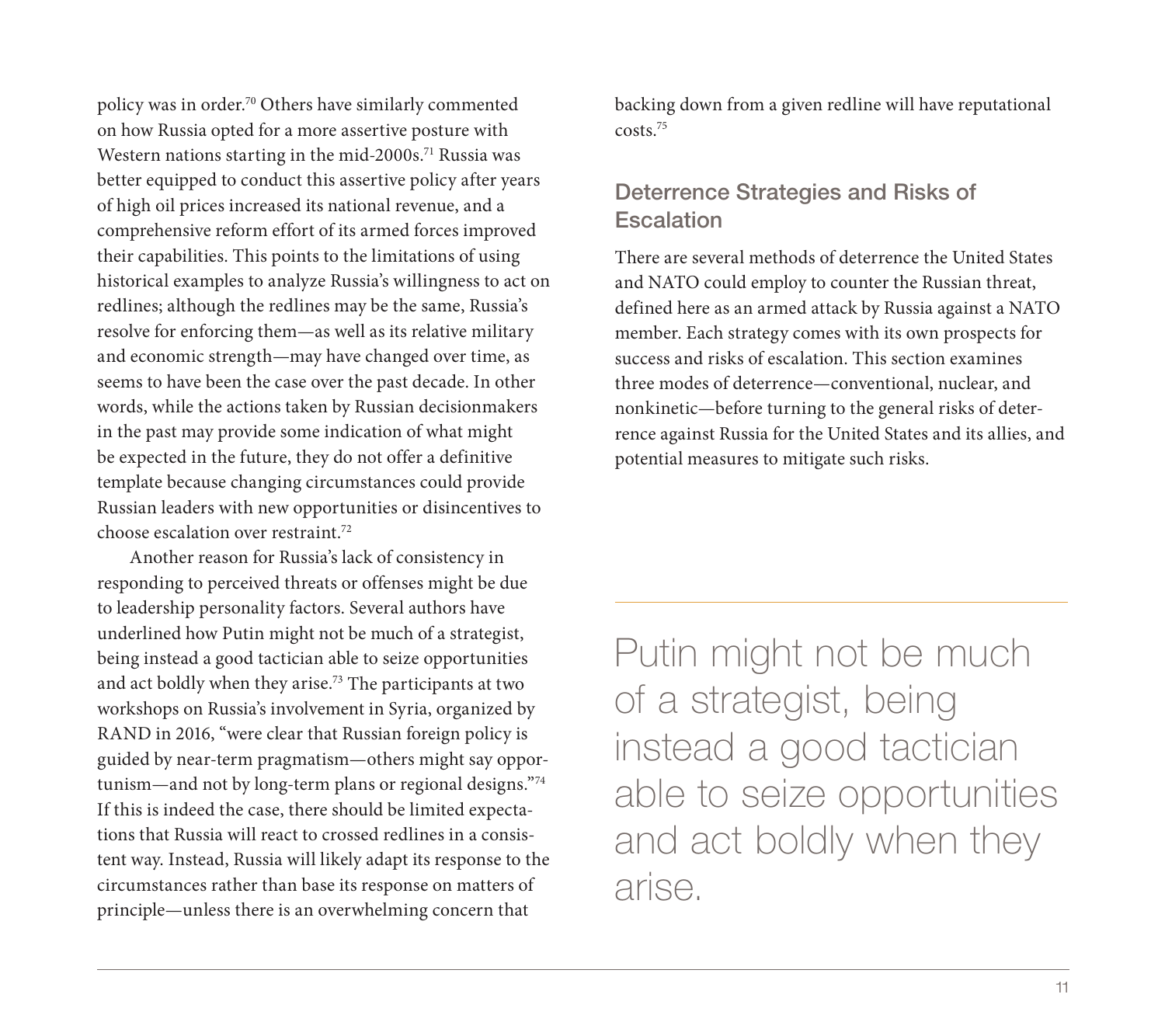#### Modes of Deterrence

#### Conventional Deterrence

Russia's surprise occupation of Crimea in 2014 has highlighted the importance of deploying the appropriate balance of forces to deter any further acts of aggression in the Eastern European theater. Yet while the United States and its NATO allies still have overall superiority in conventional capabilities when compared with Russia, they appear outmatched in that particular theater. The results of a series of RAND wargames revealed that NATO's current force posture in Eastern Europe is inadequate to (1) deter Russian aggression and (2) support its alliance commitments to the Baltic states in the event of a Russian attack.<sup>76</sup> Alarmingly, the games demonstrated that Russian forces could feasibly reach the capital cities of Estonia and Latvia within 36–60 hours. To avoid this scenario playing out and thereby reinforce deterrence, the researchers suggest that the United States and NATO would need an in-theater force posture of "about seven brigades—including three heavy armored brigades—adequately supported by airpower, land-based fires, and other enablers on the ground" that are prepared to fight in immediate response to a display of Russian aggression.77 Although this force posture would be expensive to maintain and would not be large enough to handle a sustained fight, it could theoretically be enough to deter a full-scale war between NATO forces and Russia, without provoking Russia.

Other RAND studies on U.S. force posture have found that U.S. forward presence generally has strong deterrent effects when deployed geographically near the state or ally to be defended.78 According to these studies, the deterrent power of different types of forces is linked to how mobile or permanent they are. For instance, ground forces generally

have the strongest deterrent effect because they represent a longer-term or more substantial commitment. Air power, conversely, seems to have a less-robust deterrent effect than ground forces. Although air power enables a swift response to any acts of aggression, air deployments also can be withdrawn rapidly and easily, and therefore do not create the impression of a lasting commitment to defending regional allies.79 Lastly, because of their highly mobile nature, naval forces do not have a tangible deterrent effect, though they can certainly contribute to overall deterrence when combined with other forces stationed in theater.<sup>80</sup> In a similar vein, RAND researchers also found that heavier forces (e.g., armored, mechanized, artillery, and combat aviation units) are generally more effective at deterring than light forces (e.g., light infantry, airborne, and special forces), with heavy ground forces having the strongest deterrent power.<sup>81</sup> To be most effective, ground forces deployed in theater should include European NATO and U.S. troops to demonstrate the continued resolve and commitment of European NATO allies.

However, RAND researchers have also found that, under certain circumstances, enhanced force posture can actually *increase* the risks of escalation rather than prevent the outbreak of conflict. Specifically, U.S. or allied forces, deployed in the country that they were attempting to defend, were associated with an increased likelihood of militarized disputes—albeit ones remaining short of war.82 This is a reminder that U.S. and NATO troops stationed inside the country or countries they are trying to protect (for instance, the Baltic states) might be perceived as a provocation to Russia.

Additionally, the presence of U.S. troops in a country made that country more susceptible to attack because U.S.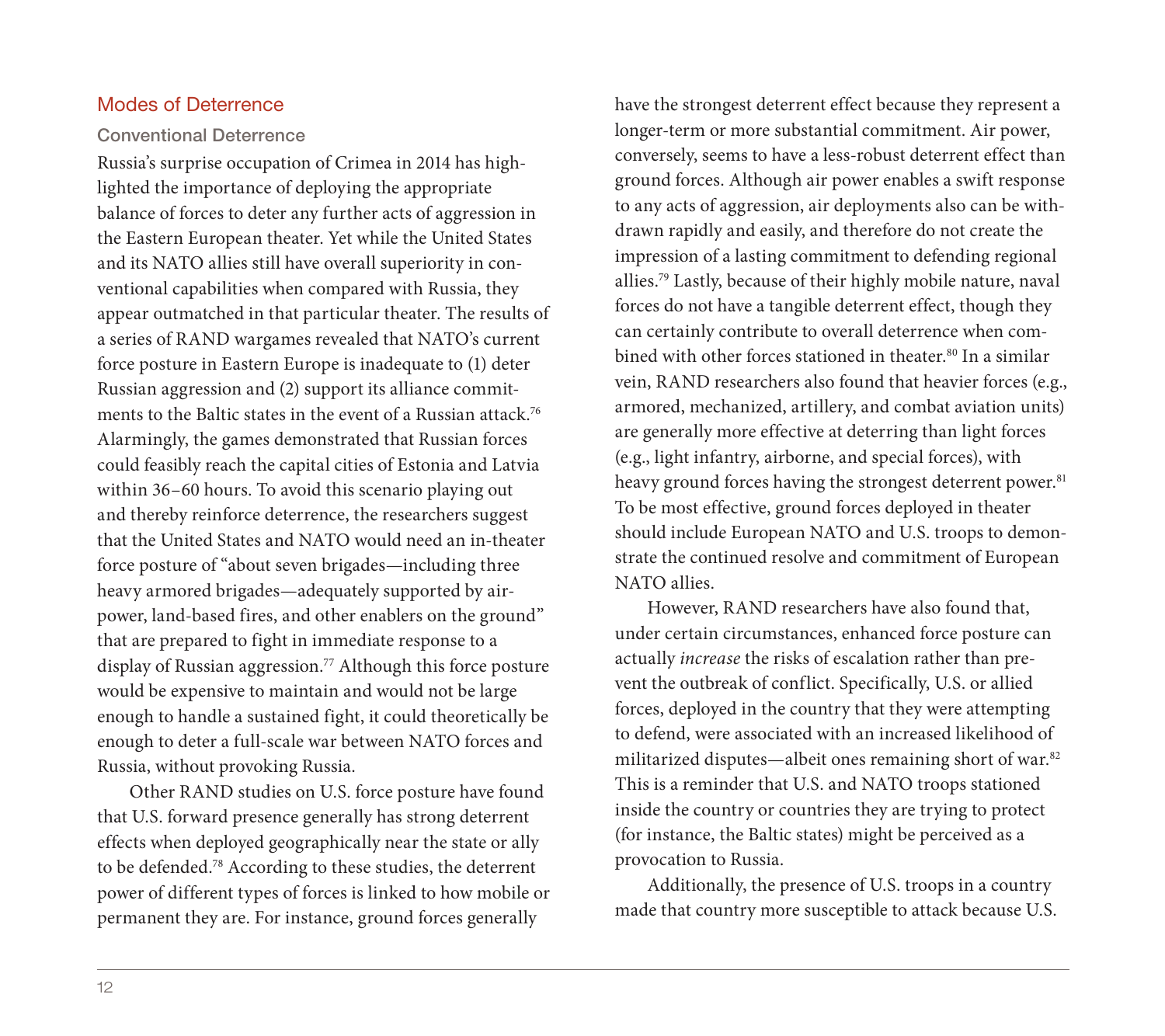troops serve as a tempting target. Applying these findings to Russia, RAND researchers conclude that

[b]asing forces in the Baltic states may increase the deterrent effect but also may lead to the initiation of more disputes and provocations by Russia against the Baltic states. On the other hand, additional U.S. forward-based capabilities in other parts of the European theater may achieve a deterrent effect in a manner that is less confrontational.<sup>83</sup>

There has been a great deal of debate among NATO members about whether permanently stationing U.S. and NATO troops in Poland or the Baltic countries would provoke Russia. Absent a consensus, NATO leaders have maintained an "enhanced forward presence," consisting of the rotational deployment of multinational battalions in the Baltic states and Poland and a "tailored forward presence" in Romania.<sup>84</sup> Authors of a recent RAND report assessed possible Russian reactions to proposed U.S. and NATO posture enhancements and concluded that

provided that Russian leaders continue to believe that their nuclear arsenal gives Russia an effective deterrent to any hostile NATO intentions that it may perceive, these strategic factors [such as Russian perceptions of strong U.S. and NATO capability and resolve] are likely to continue to act as a stabilizing force in Russia-NATO relations, reducing the risk of direct conflict.<sup>85</sup>

#### Nuclear Deterrence

Although the risk of nuclear war between the United States and Russia may not appear to be as much of a threat as it was during the Cold War, it is still a looming possibility. As a matter of doctrine, Russia has articulated its willingness

to use nuclear weapons in response to anything it deems to be an existential threat, stating,

The Russian Federation shall reserve for itself the right to employ nuclear weapons in response to the use against it and/or its allies of nuclear and other kinds of weapons of mass destruction, as well as in the case of aggression against the Russian Federation with use of conventional weapons when the state's very existence has been threatened.<sup>86</sup>

Against the backdrop of Russia's violations of the Intermediate-Range Nuclear Forces Treaty and the U.S. announcement that it would walk away from that treaty, as well as the earlier U.S. 2002 withdrawal from the Anti-Ballistic Missile Treaty, Russia's strategic enhancements to its nuclear forces—including changes to its intercontinental ballistic missiles and submarine-launched ballistic missiles—appear particularly problematic.87

In this context, any changes or perceived changes in U.S. and NATO nuclear forces—such as the recent placement of missile defense systems in Eastern Europe and discussion of increasing nuclear force posture—serve to further jeopardize strategic stability with Russia.<sup>88</sup> Putin has expressed a great deal of concern about U.S. nuclear force developments, which he sees as being targeted at Russia despite U.S. assertions that the focus of its nuclear deterrence is on threats from Iran and North Korea.<sup>89</sup> Thus far, nuclear deterrence has largely rested on the strategic stability enabled by the relative parity between U.S. and Russian nuclear forces. Any shifts in this balance, coupled with the Russian belief that the United States intends to launch a nuclear attack, may spark Russian fears that it will lose its second-strike capability, increasing its incentive to strike first.<sup>90</sup> In a classic security dilemma scenario, U.S.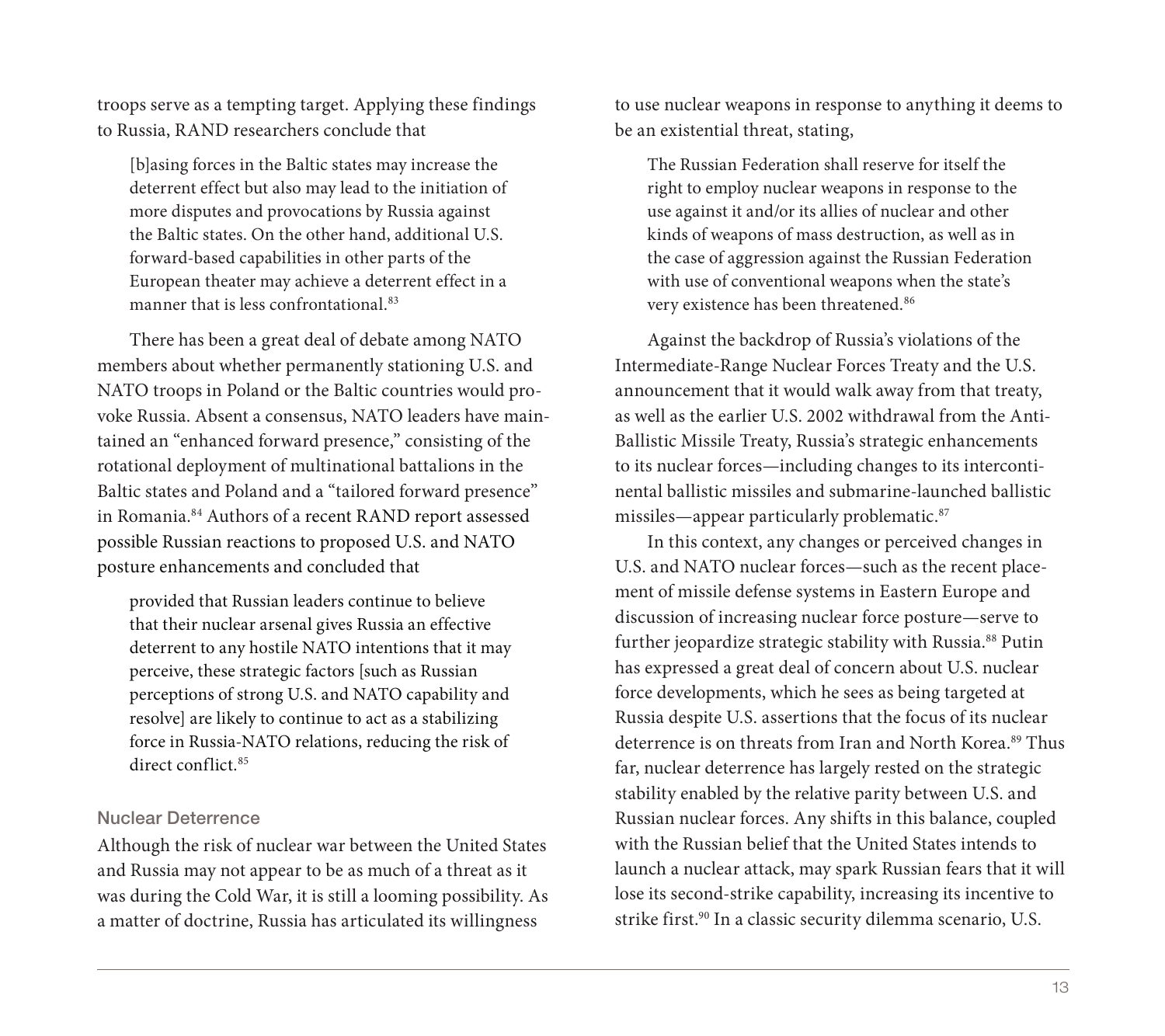and NATO attempts to strengthen their defensive capabilities, particularly in the nuclear realm, may inadvertently appear to be offensive—and therefore threatening behavior and trigger the outbreak of conventional or even nuclear war.<sup>91</sup> Given Russia's expressed willingness to use nuclear weapons and Putin's tendency to interpret any U.S. nuclear force developments as offensive, the United States should be careful to avoid inadvertently provoking a nuclear response from Russia while attempting to deter this exact behavior. Risks of Russian nuclear escalation might also be prompted by major changes in the balance of conventional forces. From this perspective, the ultimate risk associated with enhancing any form of U.S. or NATO military capabilities is that Russia may feel that it has to respond with a nuclear attack if it is unable to match U.S. and NATO combined conventional military strength. Therefore, enhancing and expanding capabilities, even if they are defensive in nature, may create such a strong perception of threat for Russia that it could prompt a preemptive nuclear attack.92

#### Nonkinetic Deterrence

RAND work on cyberdeterrence has found that it is nearly impossible to effectively implement it for a variety of reasons, starting with the difficulty of proper attribution of attacks. Other challenges include the difficulty of posing credible threats to assets when retaliating and of defining an actionable threshold for retaliation.<sup>93</sup> In some instances, the attacker may not have any targets worth striking back. It is also impossible to disarm all potential cyberattackers, especially nonstate actors, because the number of potential adversaries is effectively limitless. An additional question is whether the government of the targeted state should always be responsible for protection and retaliation—even if the

target of the cyberattack is a nongovernmental entity given that cyber actions can quickly escalate into interstate conflicts if not handled appropriately. Moreover, because retaliation to a cyberattack may not take the form of a cyberattack, a fight that begins in cyberspace could easily spill over into the "real" world.<sup>94</sup> While Russia has been very active in cyberspace, the United States and its NATO allies have not been able to successfully deter it from launching further attacks, nor have they been able to leverage cyber measures to deter other forms of attack outside the cyber realm.<sup>95</sup> Given the existing issues with enacting credible punishment, it is more prudent for states to focus on bolstering their cyber defenses and look to other means of deterring problematic behavior.

The use of economic and diplomatic sanctions represents another available deterrent for the United States and NATO to attempt to change Russian behavior. They have frequently employed economic sanctions and diplomatic measures—e.g., expelling diplomats or closing embassies—as punitive measures, but these have not been very successful in deterring Russian aggression.<sup>96</sup> In Europe, dependence on Russian energy and heavy Russian investment in the private sector have complicated European views on sanctions. Although most countries could survive without Russian oil and gas imports, such deals as the Nord Stream 2 natural gas pipeline demonstrate a stark divide between diplomatic and economic stances on Russia.97 In the United States, the use of sanctions legislation, such as the "Countering America's Adversaries Through Sanctions Act," might also provide a way to deter Russian aggression through the threat of punishment, though the effectiveness of these sanctions has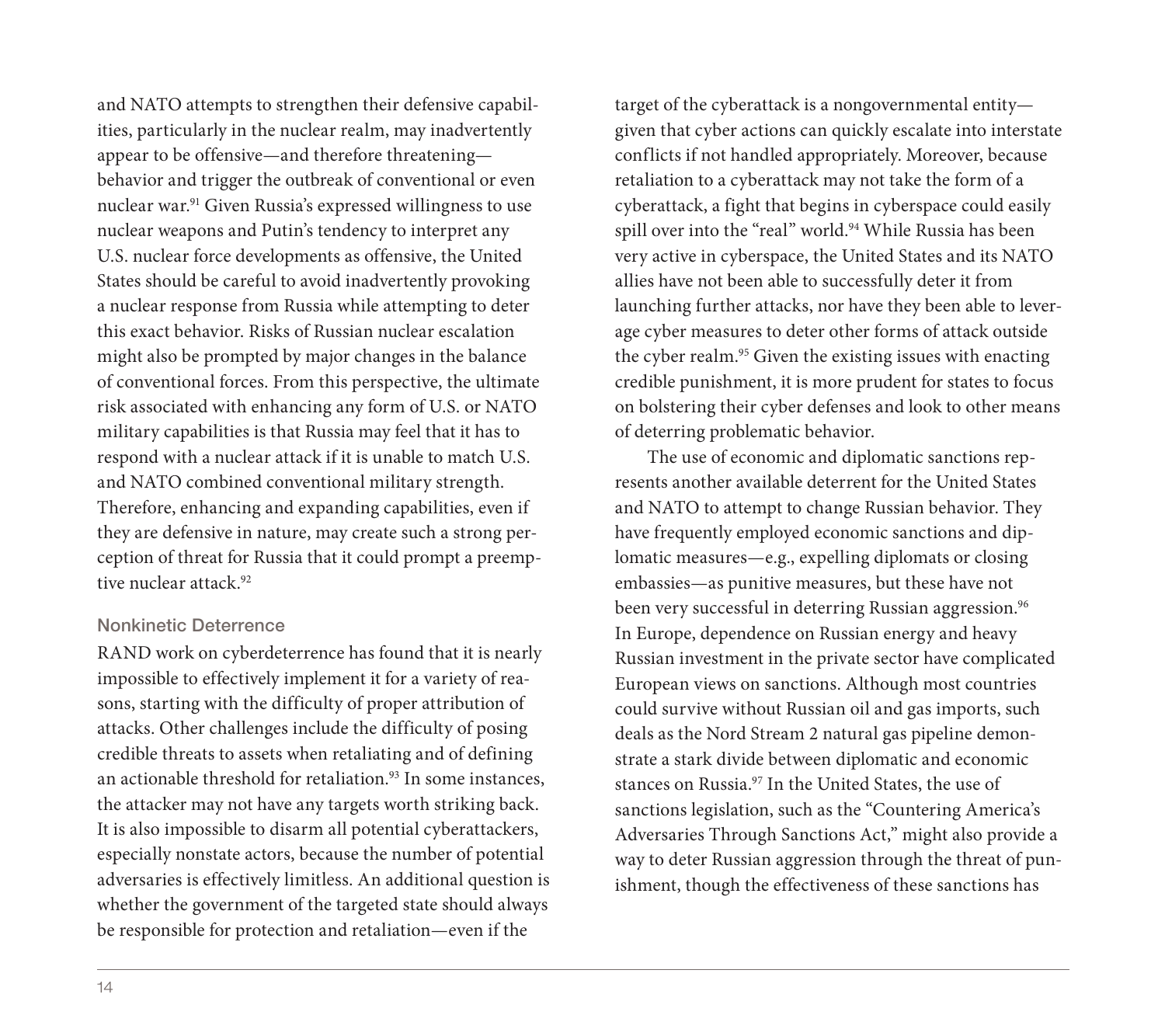not been demonstrated because they have yet to have been broadly applied to individuals and businesses.<sup>98</sup>

# General Risks of Deterrence Against a Russian **Adversary**

Although the United States and its allies can make every effort to send clear signals and communicate effectively with Russian leadership, there is always a risk that Russia will misinterpret U.S. and NATO actions. A variety of factors beyond the control of the deterring party—including cultural differences, cognitive biases, irrational behavior, and flawed assumptions—can cause the target state to misread or misjudge the actions of its adversary.99 Domestic concerns or political constraints can also color how a state perceives and reacts to the actions of its adversary. One potent example of misperception occurred in 1983, when the Russians mistook a NATO nuclear warfare exercise called "Able Archer" as a cover for an actual nuclear strike, and nearly retaliated in kind.100 Only belatedly did then-President Ronald Reagan come to the realization that

[m]any people at the top of the Soviet hierarchy were genuinely afraid of America and Americans . . . many of us in the administration took it for granted that the Russians, like ourselves, considered it unthinkable that the United States would launch a first strike against them. But . . . I began to realize that many Soviet officials feared us not only as adversaries but as potential aggressors who might hurl nuclear weapons at them in a first strike... $^{101}$ 

This incident illustrates the importance of trying to understand how the other side will interpret one's actions and the dangers of presuming that the adversary will share the same logic and assumptions.

Moreover, Russia tends to view any defense- or security-related actions taken by the United States or NATO in the European theater as being targeted at it, regardless of the actual intent behind these actions. As one RAND report notes,

Any actions in Europe to support American operations elsewhere have been and will be observed by a Russian military more interested in us than we are in it. It is critical that operational planning take this into account and that planners and operators take steps to prevent Russia from mistaking operations and actions as unintended "signals."102

Of course, Russia may also make such claims about perceived U.S. and NATO "aggression" with the aim of justifying its own defense- or security-related actions. Whether rooted in genuine concern over U.S. actions or political theater, the reality is that Russia frequently does not modulate its responses based on the perceived or stated U.S. intent behind its actions, but rather reacts to transgressions of its redlines irrespective of the reason behind the violation. Nonetheless, if U.S. and NATO planners fail to account for Russian sensitivities and assumptions when deciding on courses of action, seemingly minor or irrelevant actions could inadvertently trigger escalation with Russia.

Deterrence strategies must also be designed with careful consideration of the broader context and environment in which they will be applied. Because some deterrence measures take a long time to implement, the context might have changed by the time they are enacted, which can "inadvertently signal aggressive intent under changed circumstances."103 A recent example was the timing of events when NATO revealed, in May 2016, that it had installed a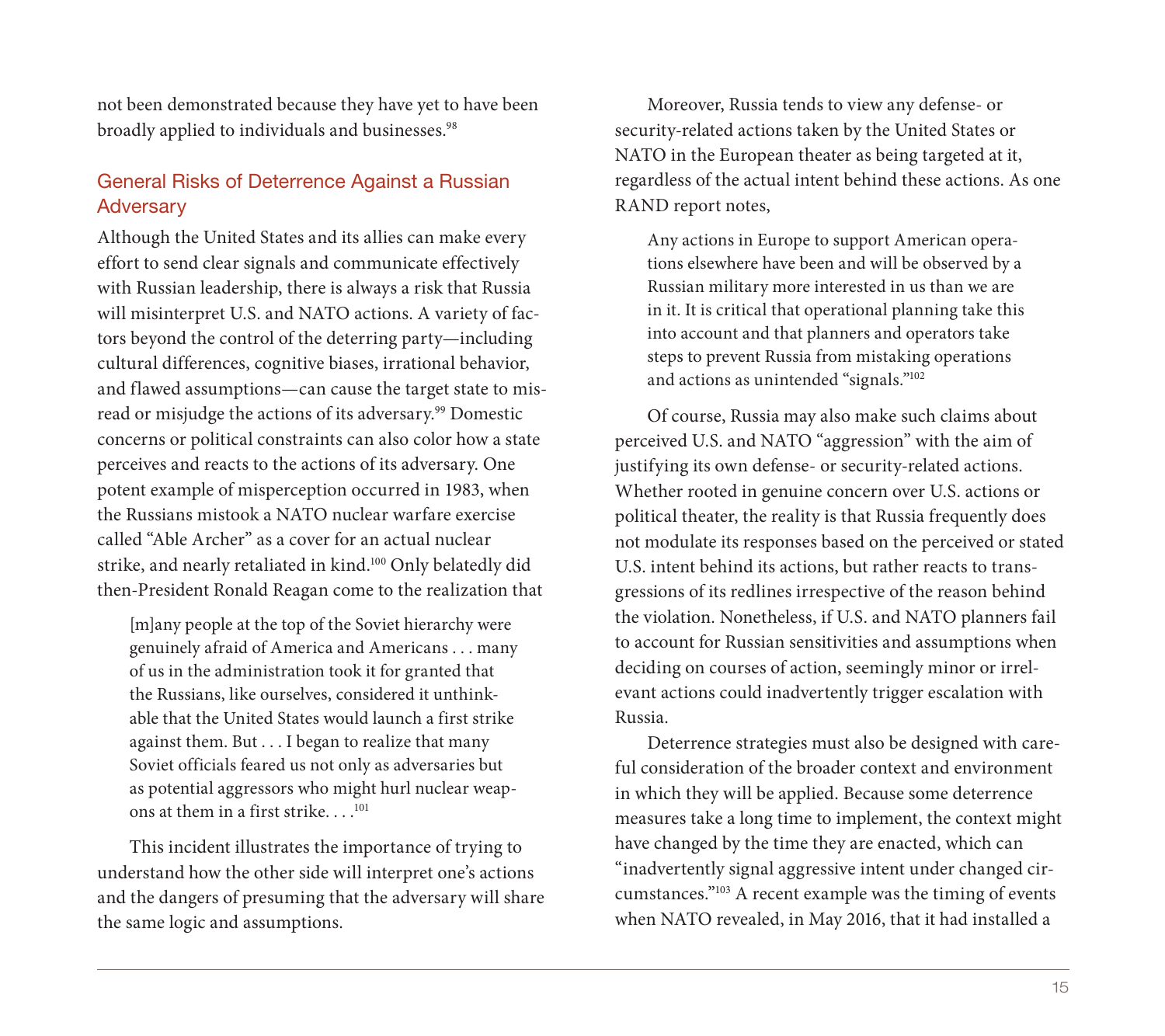missile defense site in Romania and was beginning work on a site in Poland. At the same time, NATO announced a series of unconnected posture-enhancement proposals in preparation for the approaching Warsaw Summit. The coincidence of these actions further convinced Russia that it is the intended recipient of those ballistic missile defense systems, despite U.S. assurances to the contrary. In a similar vein, multiple deterrent actions undertaken in a short time span can have the cumulative effect of crossing a redline, even if the individual actions would not have had such a significant effect. For instance, the placement of newly developed Pershing II ballistic missiles in West Germany the same year as the Able Archer exercise drastically raised tensions and Soviet paranoia over U.S. and NATO actions, leading to the Soviet decision to raise its nuclear alert statuses and prepare for nuclear war. Policymakers therefore should "consider delaying final completion or announcements of posture enhancements that may take place during times of heightened tension and should routinely reassess posture decisions in the process of being implemented."104 Otherwise, actions that would strengthen deterrence under different circumstances may counterproductively increase the risk of escalation.

In some cases, deterrence may fail to prevent escalation because there is too great an asymmetry of stakes or interests between the parties involved. In these instances,

An enemy that perceives that its stakes are high will be willing to bear greater costs and, therefore, will be less sensitive to threats of punishment. And if that enemy believes that the threatener's stakes are low, there may be doubt that the threatener is willing to bear the reciprocal costs of escalation or pay the political price of carrying out the threats.105

Should Russia believe it faces an existential threat from the United States or U.S. allies, it will most likely decide that the costs of *not* acting outweigh the risks associated with escalating to full-scale war. Similarly, if the Russian interest in achieving a certain objective far outweighs U.S. interests in pursuing the objective, the United States may choose to back down. Putin also has demonstrated a high level of opportunism and a willingness to use any low-cost opportunities available to expand the Russian sphere of influence, destabilize adversaries, or otherwise strengthen Russia's position in the world order. If Putin believes the United States and NATO have a low level of interest in a particular area, he may seize the opportunity to act, calculating that he can do so without risking escalation. This may lead to a problematic pattern of probing for U.S. and NATO resolve and looking for areas of weakness to exploit. Relatedly, unpublished RAND research suggests that Putin's appetite for risk may be high, and will remain so as long as he continues to enjoy high levels of support from Russian elites and retains the ability to sell oil and gas to other countries.<sup>106</sup>

#### Measures to Mitigate the Risk of Escalation

To mitigate the risk of escalation, there are several measures that the United States and NATO could implement. First and foremost, the United States and NATO should pursue confidence-building measures, such as joint monitoring of exercises, to assuage Russian concerns. Relatedly, clear communication is key to avoid the misreading of signals and inadvertent escalation. The United States and NATO should thus maintain bilateral channels of communication with Russia. Although the potential for actual cooperation through such forums as the NATO-Russia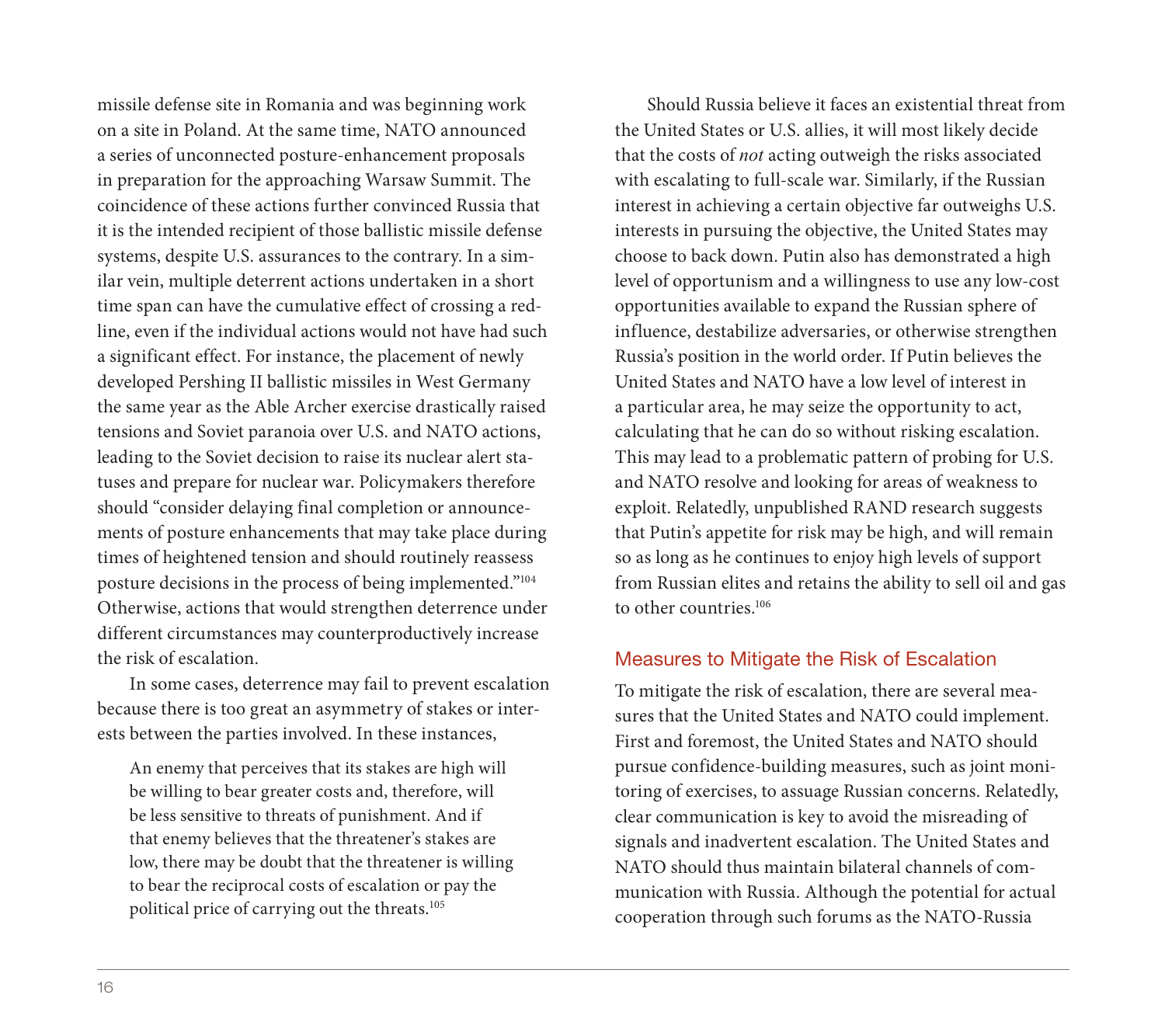Council may be limited, considering that the Ukraine crisis is still ongoing, such interactions would at least provide a means of open communication that could assist with crisis management.107

In addition to not crossing Russian redlines where feasible, the United States should explicitly articulate its own redlines and the consequences for crossing these lines. Such transparency might help minimize the risk that Russia will engage in inadvertently escalatory behavior that it did not perceive to be provocative.<sup>108</sup> This information would not, however, mitigate the risks of intentional escalation on the part of Russia.

Deterrence by denial represents another way the United States can deter Russia while limiting risks of escalation. The goal of deterrence by denial is to dissuade the adversary from taking action by demonstrating that it would be impossible for the adversary to accomplish its desired outcomes, and one unpublished RAND study suggested that the best strategy to deter Russian gray zone activity would be to deny Russia the ability to achieve its objectives.109 Most of NATO's options for denial tactics tailored to deterring covert activity are nonmilitary in nature and focus on enhancing intelligence, supporting civil society, and promoting a common understanding within NATO on how it should respond to hostile gray zone actions.<sup>110</sup>

Capacity-building initiatives and security force assistance in vulnerable NATO countries could also contribute to deterrence by denial strategies because they make the prospect of successfully invading the country without triggering a strong U.S. or NATO response very unlikely.

# Conclusion: What Are the Least Risky Deterrence Strategies?

As illustrated by this brief review, predicting Russian reactions to U.S. and NATO movements is a challenging exercise. Some claimed redlines have proven not to be redlines at all, while, in other cases, actions taken by the United States and its allies have triggered unexpectedly strong Russian responses. Nonetheless, there are some methods of deterrence that are less likely than others to provoke an escalatory response from Russia.

Overall, changes in force posture seem to hold the most potential for effective deterrence, if carefully calibrated to minimize the risks of provoking Russia. The results of prior RAND work suggest that U.S. heavy ground forces deployed in theater, stationed in nearby countries but not in the potential target countries themselves, are most clearly associated with deterrence. By contrast, light ground forces stationed directly in potential target

Overall, changes in force posture seem to hold the most potential for effective deterrence, if carefully calibrated to minimize the risks of provoking Russia.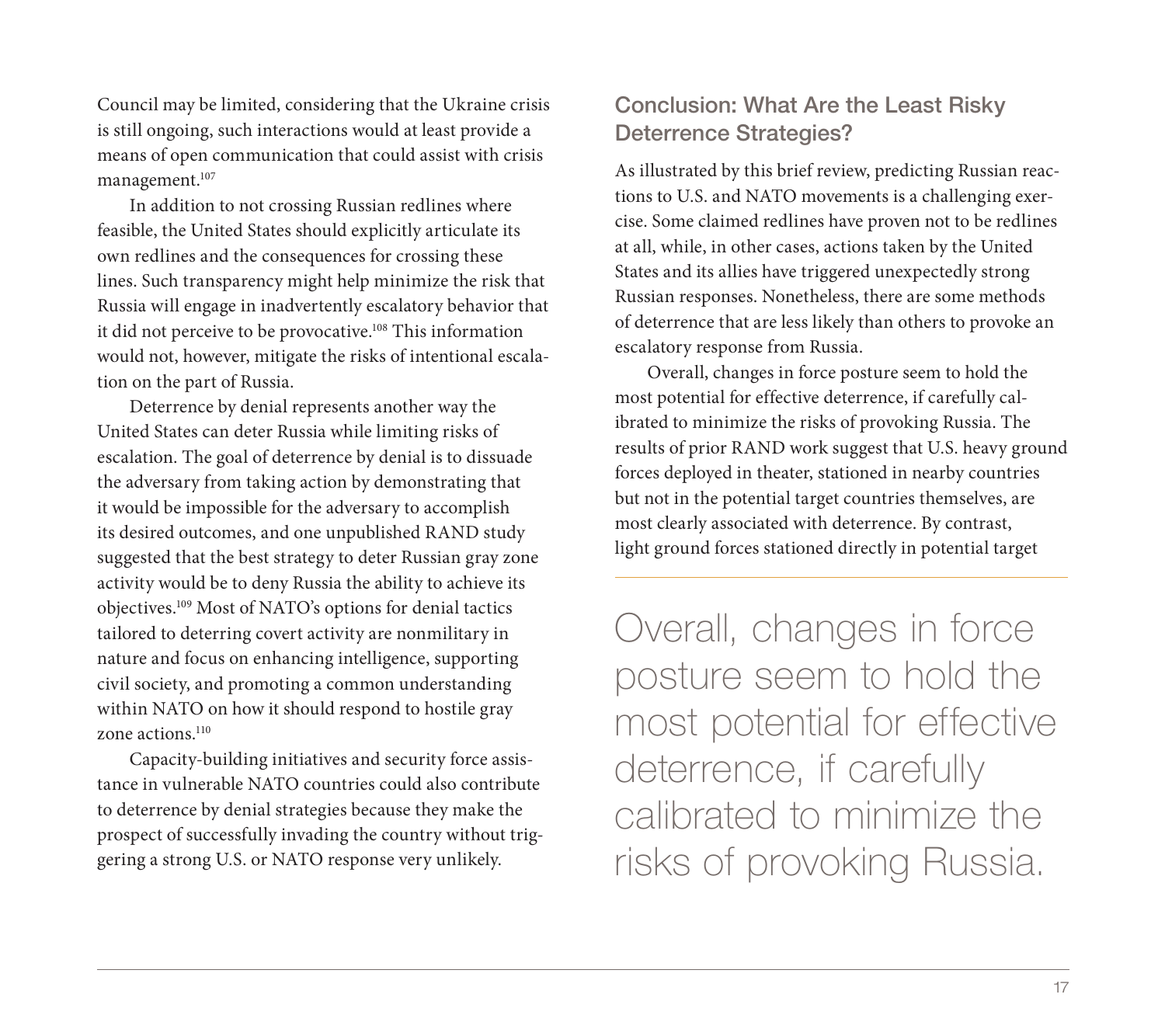countries are associated with a heightened risk that potential adversaries will initiate militarized disputes, though this finding does not extend to a heightened risk of fullscale war. If the generalized patterns found in these studies were to hold in the Eastern European theater,<sup>111</sup> this would suggest that NATO's current enhanced forward presence initiative in the Baltic states may increase the risk that Russia will undertake provocative military actions, such as troop mobilizations, militarized threats, or even limited cross-border clashes, though without necessarily affecting the likelihood of war. To reinforce deterrence in the future, NATO might be better served by increasing its heavy ground forces deployed in nearby countries, such as Poland or Germany, as conditions permit.

The United States should also focus on strengthening existing partnerships and alliances while treating further NATO expansion cautiously. Maintaining a cohesive, capable, and credible NATO alliance comprised of its

Maintaining a cohesive, capable, and credible NATO alliance composed of its current members will act as a deterrent without crossing any Russian redlines.

current members will act as a deterrent without crossing any Russian redlines. The United States should focus on improving the capabilities and competency of the organization as a whole, as well as promoting higher levels of participation among current members. By expanding security cooperation programs and security force assistance with allies and partners, the United States and NATO can effectively counter global Russian influence without escalating, provided the target countries are not those Russia has defined as being within its sphere of influence.

To avoid another nuclear arms race, the United States and its NATO allies must also be cognizant of Russian sensitivity to disruptions to strategic stability. Against the backdrop of the U.S. withdrawal from the Intermediate-Range Nuclear Forces treaty, the United States and NATO should avoid an aggressive build-up of conventional arms or capabilities that Russia might see as capable of inflicting a level of damage on its command and control infrastructure that would undermine its ability to respond, whether by conventional or nuclear means.

Finally, nonkinetic measures also might be relatively safe to implement, though past U.S. efforts to deter Russia in cyberspace or through diplomatic or economic measures have failed to achieve their objectives (as evidenced by continued Russian gray zone activity) even if those efforts did not provoke Russia into escalating further.<sup>112</sup> Deterrence by denial can represent an effective way of discouraging attacks by increasing Russia's perceptions that such attacks will be costly and ineffective. Here again, the United States can help its allies build the resilience of their networks and infrastructure, although a variety of more-sensitive measures—such as building the resilience of political systems and societies—will be best left to individual states.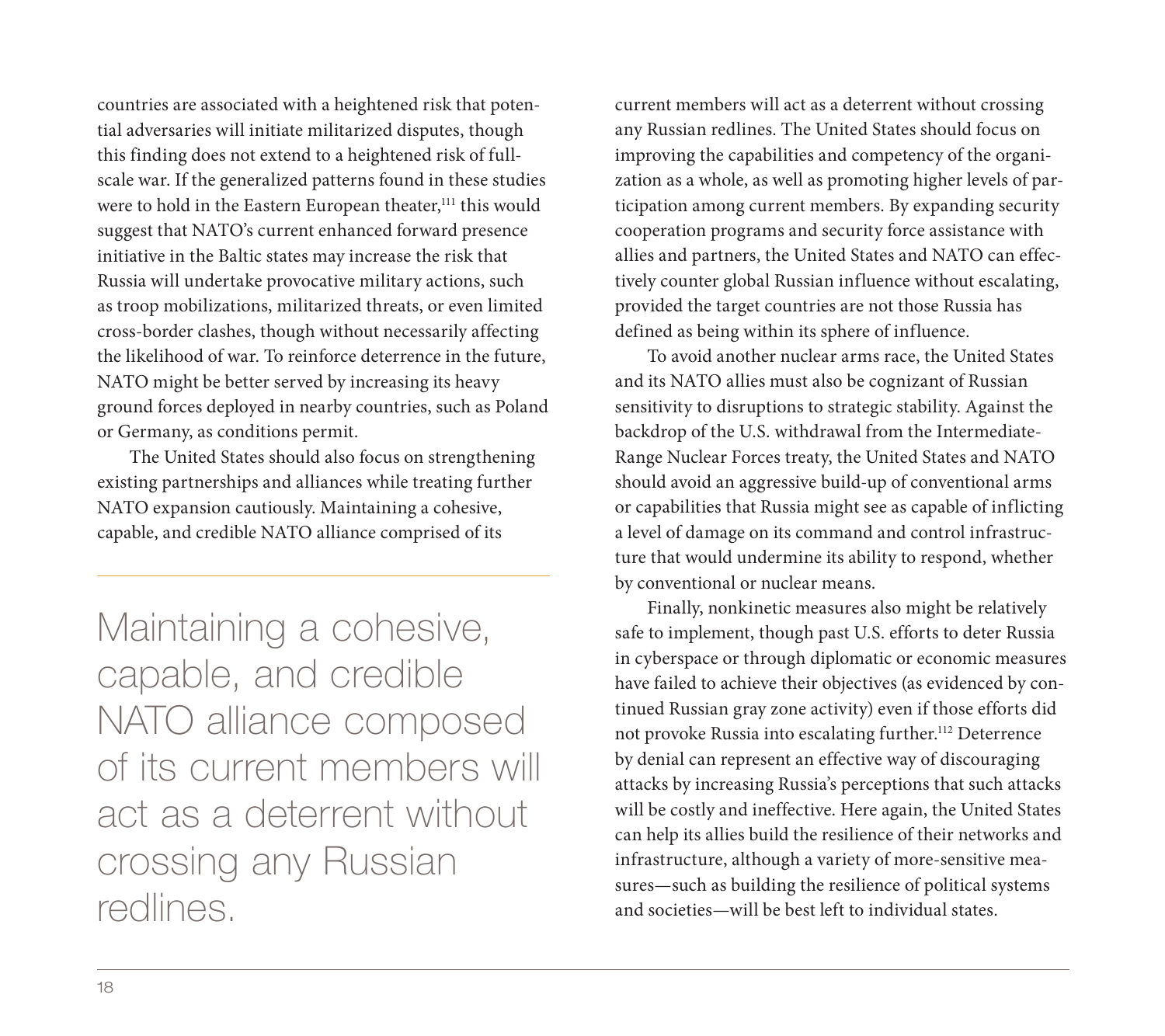#### Areas for Further Research

In the course of our research, we identified a few gaps in the current RAND body of work on deterrence. First, we found that existing studies have not been able to adequately conceptualize or articulate the fault line between NATO and U.S. strategy and policy, particularly when it comes to gray zone deterrence. As an example of this, NATO does not have a nuclear deterrence strategy, whereas the United States does. This is problematic because actions to counter the Russian threat will likely involve NATO. Secondly, existing studies do not explore the relationship between deterrence postures across adversaries; for instance, how does enacting deterrence against Russia affect the ability of the United States to implement extended deterrence toward other countries (such as China) around the world? Similarly, existing studies do not examine how the sequencing of deterrent measures influences the effectiveness of deterrence operations and the risk of escalation. More specifically, the current body of work does not answer the question of whether the choice of immediate deterrent methods creates path dependencies that would limit further options for prolonged, extended deterrence. These gaps present areas for future research.

# Endnotes

<sup>1</sup> On definitions and types of deterrence, see Michael J. Mazarr, *Understanding Deterrence*, Santa Monica, Calif.: RAND Corporation, PE-295-RC, 2018, pp. 2–7.

<sup>2</sup> Thomas C. Schelling, *The Strategy of Conflict*, Cambridge, Mass.: Harvard University Press, 1960; Thomas C. Schelling, *Arms and Influence*, New Haven, Conn.: Yale University Press, 1966.

<sup>3</sup> The *madman theory* posits that a political leader might be so unpredictable that almost anything can be a provocation and prompt a violent response.

<sup>4</sup> F. Stephen Larrabee, Stephanie Pezard, Andrew Radin, Nathan Chandler, Keith Crane, and Thomas S. Szayna, *Russia and the West After the Ukrainian Crisis: European Vulnerabilities to Russian Pressures*, Santa Monica, Calif.: RAND Corporation, RR-1305-A, 2017, p. 13.

<sup>5</sup> Stephanie Pezard, Andrew Radin, Thomas S. Szayna, and F. Stephen Larrabee, *European Relations with Russia: Threat Perceptions, Responses, and Strategies in the Wake of the Ukrainian Crisis*, Santa Monica, Calif.: RAND Corporation, RR-1579-A, 2017, p. 38.

<sup>6</sup> The primary intent of this Perspective is to synthesize the results of recent RAND research on the topics of deterrence and Russia. For this reason, we have not conducted original research of our own—such as a review of Russian-language material or interviews—beyond what was included in the examined studies.

<sup>7</sup> Andrew Radin and Clint Reach, *Russian Views of the International Order*, Santa Monica, Calif.: RAND Corporation, RR-1826-OSD, 2017, p. 10.

<sup>8</sup> Adapted from Radin and Reach, 2017, pp. 7–22.

<sup>9</sup> On this question, see Jamie Shea, "How Did NATO Survive the Cold War? NATO's Transformation After the Cold War from 1989 to the Present," video, North Atlantic Treaty Organization, November 6, 2003.

<sup>10</sup> On the deterioration of U.S.-Russian relations over that time period, see Angela Stent, *The Limits of Partnership: U.S.-Russian Relations in the Twenty-First Century*, Princeton University Press: Princeton, N.J., and Oxford, UK, 2014.

<sup>11</sup> Thérèse Delpech, *Nuclear Deterrence in the 21st Century: Lessons from the Cold War for a New Era of Strategic Piracy*, MG-1103-RC, Santa Monica, Calif.: RAND Corporation, 2012, p. 131; Olga Oliker, "Russia's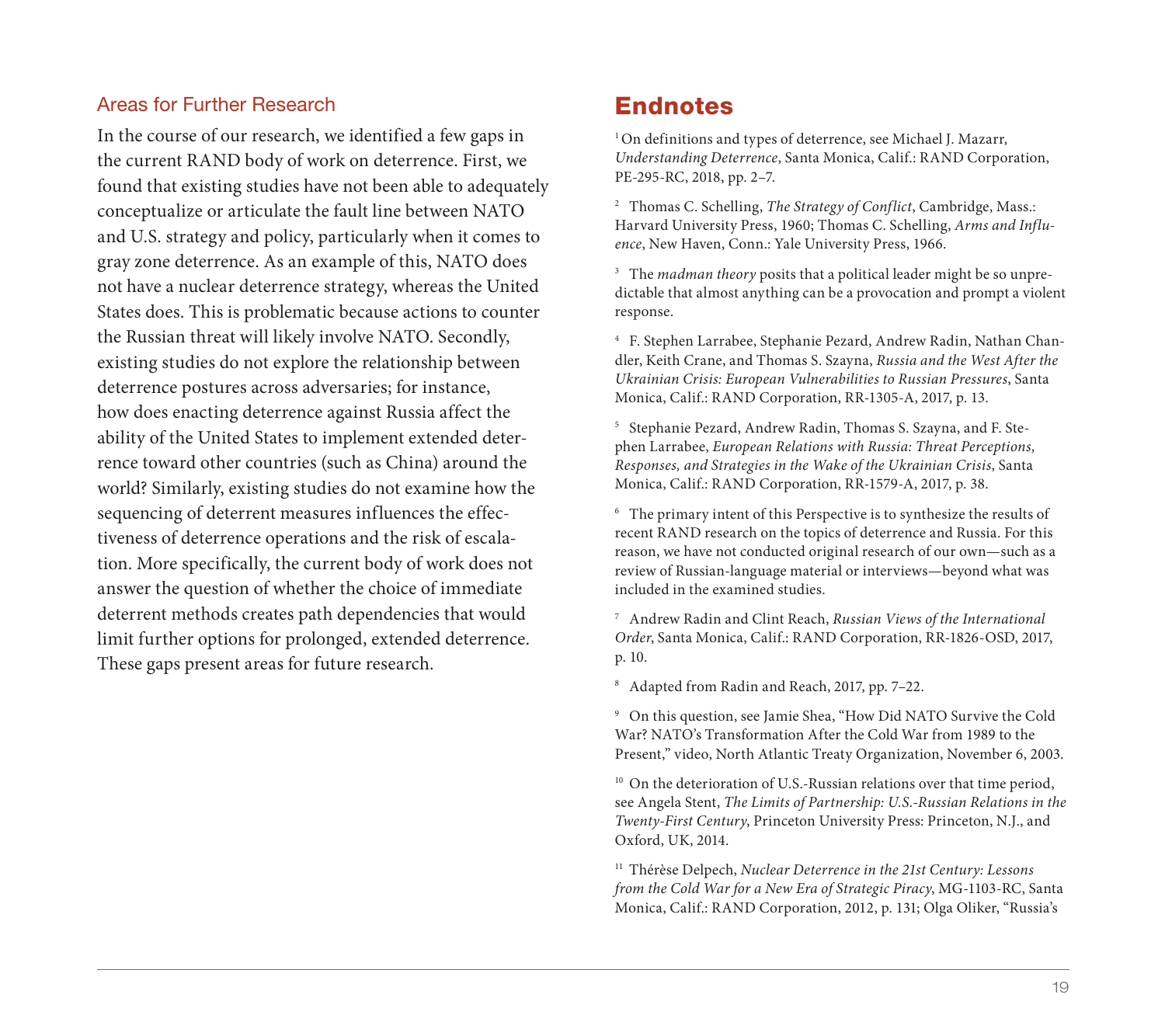New Military Doctrine: Same as the Old Doctrine, Mostly," *Washington Post*, January 15, 2015.

<sup>12</sup> President of Russia, National Security Strategy of the Russian Federation, presidential decree 683, December 31, 2015, paragraph 106.

<sup>13</sup> Radin and Reach, 2017, pp. 39–49. See also Bryan Frederick, Matthew Povlock, Stephen Watts, Miranda Priebe, and Edward Geist, *Assessing Russian Reactions to U.S. and NATO Posture Enhancements*, Santa Monica, Calif.: RAND Corporation, RR-1879-AF, 2017, p. 29.

<sup>14</sup> Dima Adamsky, *Cross-Domain Coercion: The Current Russian Art of Strategy*, Institut Français de Relations Internationales, Proliferation Paper 54, November 2015, p. 19; Sophia Dimitrakopoulou and Andrew Liaropoulos, "Russia's National Security Strategy to 2020: A Great Power in the Making?" *Caucasian Review of International Affairs*, Vol. 4, No. 1, Winter 2010, pp. 36–41; Olga Oliker, Christopher S. Chivvis, Keith Crane, Olesya Tkacheva, Scott Boston, *Russian Foreign Policy in Historical and Current Context: A Reassessment*, Santa Monica, Calif.: RAND Corporation, PE-144-A, 2015, p. 5.

<sup>15</sup> On this debate, see Radin and Reach, pp. 40–41.

<sup>16</sup> Kremlin spokesperson Dmitry Peskov, cited in Greg Botelho, "NATO Formally Invites Montenegro to Join Alliance, Rankling Russia," CNN, December 2, 2015.

<sup>17</sup> Stephanie Pezard, Abbie Tingstad, Kristin Van Abel, and Scott Stephenson, *Maintaining Arctic Cooperation with Russia: Planning for Regional Change in the Far North*, Santa Monica, Calif.: RAND Corporation, RR-1731-RC, 2017, p. 56. In practice, both countries cooperate closely with NATO. They have had an Enhanced Opportunities Partner status since the 2014 NATO Wales Summit, and they signed a memorandum of understanding on Host Nation Support with NATO that same year as well as a trilateral statement of intent with the United States on defense cooperation in May 2018.

<sup>18</sup> Russian President Vladimir Putin quoted in Damien Sharkov, "Putin Vows Military Response to 'Eliminate NATO Threat' If Sweden Joins U.S.-Led Alliance," *Newsweek*, June 2, 2017.

<sup>19</sup> Dmitri V. Trenin, *Strategic Stability in the Changing World*, Moscow: Carnegie Moscow Center, March 2019, p. 7; Gregory D. Koblentz, *Strategic Stability in the Second Nuclear Age*, New York: Council on Foreign Relations, Council Special Report No. 71, November 2014, pp. 21–27.

<sup>20</sup> Quoted in Scott Boston and Dara Massicot, *The Russian Way of Warfare: A Primer*, Santa Monica, Calif.: RAND Corporation, PE-231-A, 2017, note 6.

<sup>21</sup> James T. Quinlivan and Olga Oliker, *Nuclear Deterrence in Europe: Russian Approaches to a New Environment and Implications for the United States*, Santa Monica, Calif.: RAND Corporation, MG-1075-AF, 2011, p. 15.

<sup>22</sup> Delpech, 2012, p. 131; Douglas Barrie, "Russia's Revised Military Doctrine–Developments in 2014," *Military Balance*, International Institute for Security Studies, February 12, 2015; Michael J. Mazarr, Timothy R. Heath, Scott W. Harold, Bryan Frederick, William R. Thompson, Anya Loukianova Fink, Nathan Beauchamp-Mustafaga, and Julia A. Thompson, *Managing the Challenge of Limited Conflict*, Santa Monica, Calif.: RAND Corporation, RR-2540-A, forthcoming.

<sup>23</sup> See for instance Julian Isherwood, "Russia Warns Denmark Its Warships Could Become Nuclear Targets," *Telegraph*, March 21, 2015.

<sup>24</sup> Frederick, Povlock, et al., 2017, p. 43.

<sup>25</sup> Barrie, 2015.

<sup>26</sup> Frederick, Povlock, et al., 2017, p. 42.

<sup>27</sup> Vladimir Dvorkin, "Preserving Strategic Stability Amid U.S.-Russian Confrontation," Carnegie Moscow Center, February 8, 2019.

<sup>28</sup> Quoted in Boston and Massicot, 2017, note 6.

<sup>29</sup> Radin and Reach, 2017, pp. 69–70.

<sup>30</sup> Radin and Reach, 2017, p. 69.

<sup>31</sup> Delpech, 2012, p. 134.

<sup>32</sup> Dmitry Medvedev quoted in Quinlivan and Oliker, 2011, p. 13.

<sup>33</sup> Oliker, Chivvis, et al., 2015, p. 5.

<sup>34</sup> Dmitry Medvedev, quoted in Quinlivan and Oliker, 2011, p. 13.

<sup>35</sup> This *sphere of influence* represents a Russian ambition and is only vaguely defined. For a useful look at what countries fit into "Russia's desired spheres of influence, " see Radin and Reach, 2017, p. 11, Figure 2.1.

<sup>36</sup> Dmitri V. Trenin, "Russian Policies Toward the Nordic-Baltic Region," in Robert Nurick and Magnus Nordenman, eds., *Nordic-Baltic Security in the 21st Century: The Regional Agenda and the Global Role*,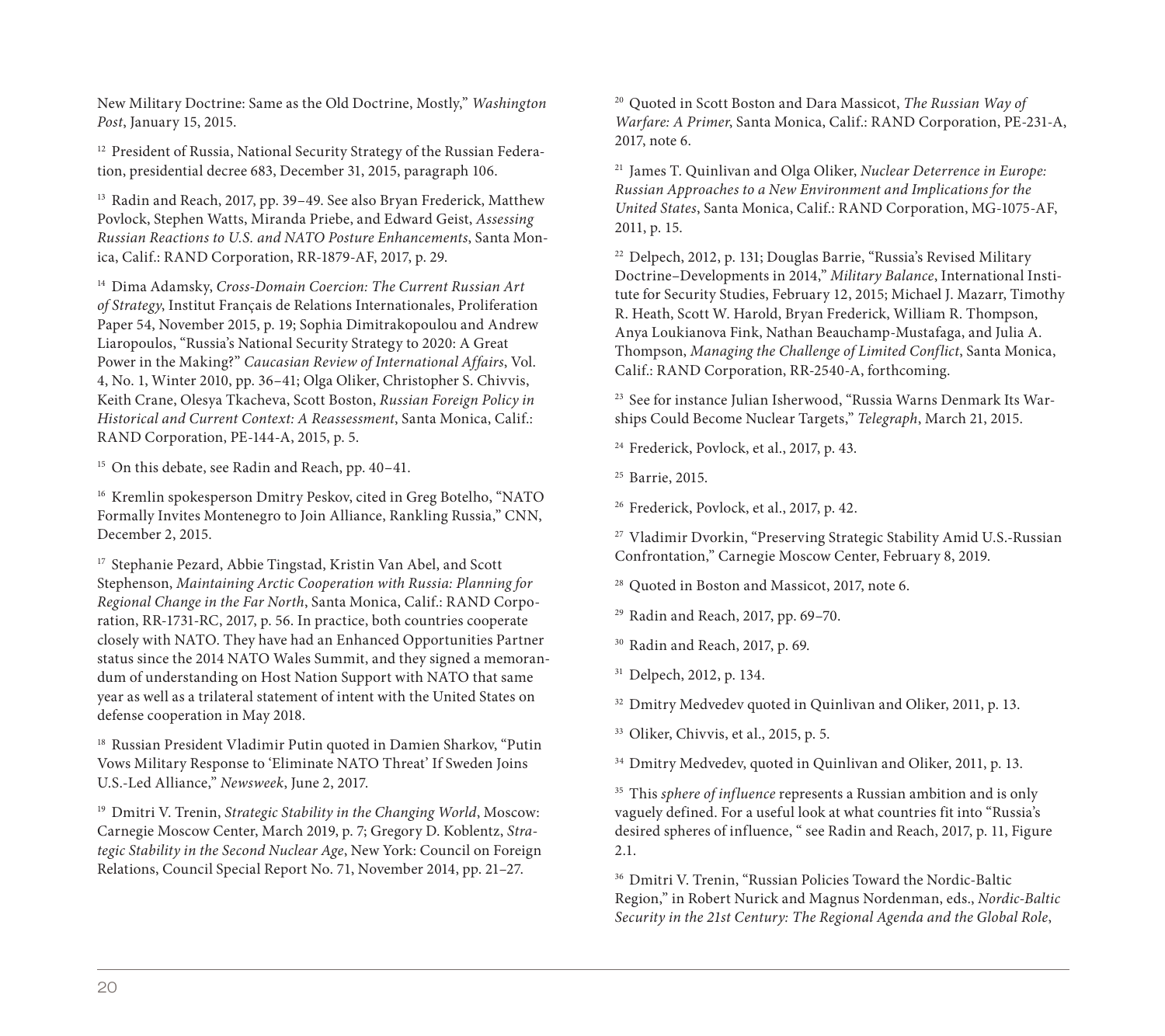Washington, D.C.: Atlantic Council, September 2011, p. 49; Andrew Radin, *Hybrid Warfare in the Baltics: Threats and Potential Responses*, Santa Monica, Calif.: RAND Corporation, RR-1577-AF, 2017, p. 18.

<sup>37</sup> Forrest E. Morgan, Karl P. Mueller, Evan S. Medeiros, Kevin L. Pollpeter, Roger Cliff, *Dangerous Thresholds: Managing Escalation in the 21st Century*, Santa Monica, Calif.: RAND Corporation, MG-614-AF, 2008, p. 1.

<sup>38</sup> Russia's 2010 Military Doctrine, quoted in Delpech, 2012, p. 132.

<sup>39</sup> This section does not examine Russian use of force on its own territory, such as in the First and Second Chechen Wars (1994–1996 and 1999–2000).

<sup>40</sup> Ronald Asmus, *A Little War That Shook the World: Georgia, Russia, and the Future of the West*, New York: St. Martin's Press, 2010, pp. 111– 140; Stent, 2014, p. 167; Fiona Hill and Clifford Gaddy, *Mr. Putin: Operative in the Kremlin*, Washington, D.C.: Brookings Institution Press, 2013, p. 307.

<sup>41</sup> Michael J. Mazarr, Arthur Chan, Alyssa Demus, Bryan Frederick, Alireza Nader, Stephanie Pezard, Julia A. Thompson, and Elina Treyger, *What Deters and Why: Exploring Requirements for Effective Deterrence of Interstate Aggression*, Santa Monica, Calif.: RAND Corporation, RR-2451-A, 2018. For a thorough examination of the causes of the Russo-Georgian war, see the report of the Independent International Fact-Finding Mission on the Conflict in Georgia, established by the Council of the European Union and headed by Swiss diplomat Heidi Tagliavini. Independent International Fact-Finding Mission on the Conflict in Georgia, *Report*, Vol. 1, Council of the European Union, September 2009.

<sup>42</sup> Andrew Higgins, "In Russia's 'Frozen Zone,' a Creeping Border with Georgia," *New York Times*, October 23, 2016.

<sup>43</sup> See Asmus, 2010.

<sup>44</sup> Mazarr, Chan, et al., 2018.

<sup>45</sup> See Michael Kofman, Katya Migacheva, Brian Nichiporuk, Andrew Radin, Olesya Tkacheva, Jenny Oberholtzer, *Lessons from Russia's Operations in Crimea and Eastern Ukraine*, Santa Monica, Calif.: RAND Corporation, RR-1498, 2017.

<sup>46</sup> John J. Mearsheimer, "Why the Ukraine Crisis Is the West's Fault," *Foreign Affairs*, September–October 2014.

<sup>47</sup> See, for instance, Bob Work, "The Third U.S. Offset Strategy and Its Implications for Partners and Allies," speech and roundtable for the Center for a New American Security, Washington, D.C., January 28, 2015; Kimberly Marten, "Putin's Choices: Explaining Russian Foreign Policy and Intervention in Ukraine," *Washington Quarterly*, Vol. 38, No. 2, Summer 2015; Magnus Christiansson, *Strategic Surprise in the Ukraine Crisis: Agendas, Expectations, and Organizational Dynamics in the EU Eastern Partnership Until the Annexation of Crimea 2014*, thesis, Swedish National Defence College, Stockholm, August 2014.

<sup>48</sup> Mazarr, Heath, et al., forthcoming.

<sup>49</sup> James Sladden, Becca Wasser, Ben Connable, and Sarah Grand-Clement, *Russian Strategy in the Middle East*, Santa Monica, Calif.: RAND Corporation, PE-236-C, 2017, p. 4. See also Fiona Hill, "The Real Reason Putin Supports Assad," *Foreign Affairs*, March 25, 2013.

<sup>50</sup> Hill, 2013.

<sup>51</sup> Sladden et al., 2017, p. 5. This Perspective notes that these bases "are the only significant Russian power projection in the eastern Mediterranean and Middle East" (p. 5).

<sup>52</sup> Hill, 2013.

<sup>53</sup> Mark R. Cozad, *Strategic Warning on NATO's Eastern Flank: Pitfalls, Prospects, and Limits*, Santa Monica, Calif.: RAND Corporation, RR-2080-AF, 2018, p. vii.

<sup>54</sup> See Andrew Radin, Alyssa Demus, and Krystyna Marcinek, *Understanding Russian Subversion Patterns, Threats, and Responses,* Santa Monica, Calif.: RAND Corporation, PE-331-A, forthcoming.

<sup>55</sup> See Radin, Demus, and Marcinek, forthcoming; Ben Connable, Jason H. Campbell, and Dan Madden, *Stretching and Exploiting Thresholds for High-Order War: How Russia, China, and Iran Are Eroding American Influence Using Time-Tested Measures Short of War*, Santa Monica, Calif.: RAND Corporation, RR-1003-A, 2016, p. 20.

<sup>56</sup> Connable, Campbell, and Madden, 2016, p. 17.

<sup>57</sup> See, for instance, Carolina Vendil Pallin and Fredrik Westerlund, "Russia's War in Georgia: Lessons and Consequences," *Small Wars & Insurgencies*, Vol. 20, No. 2, June 2009; and Ariel Cohen and Robert E. Hamilton, *The Russian Military and the Georgia War: Lessons and Implications*, Carlisle, Pa.: Army War College, Strategic Studies Institute, June 2011.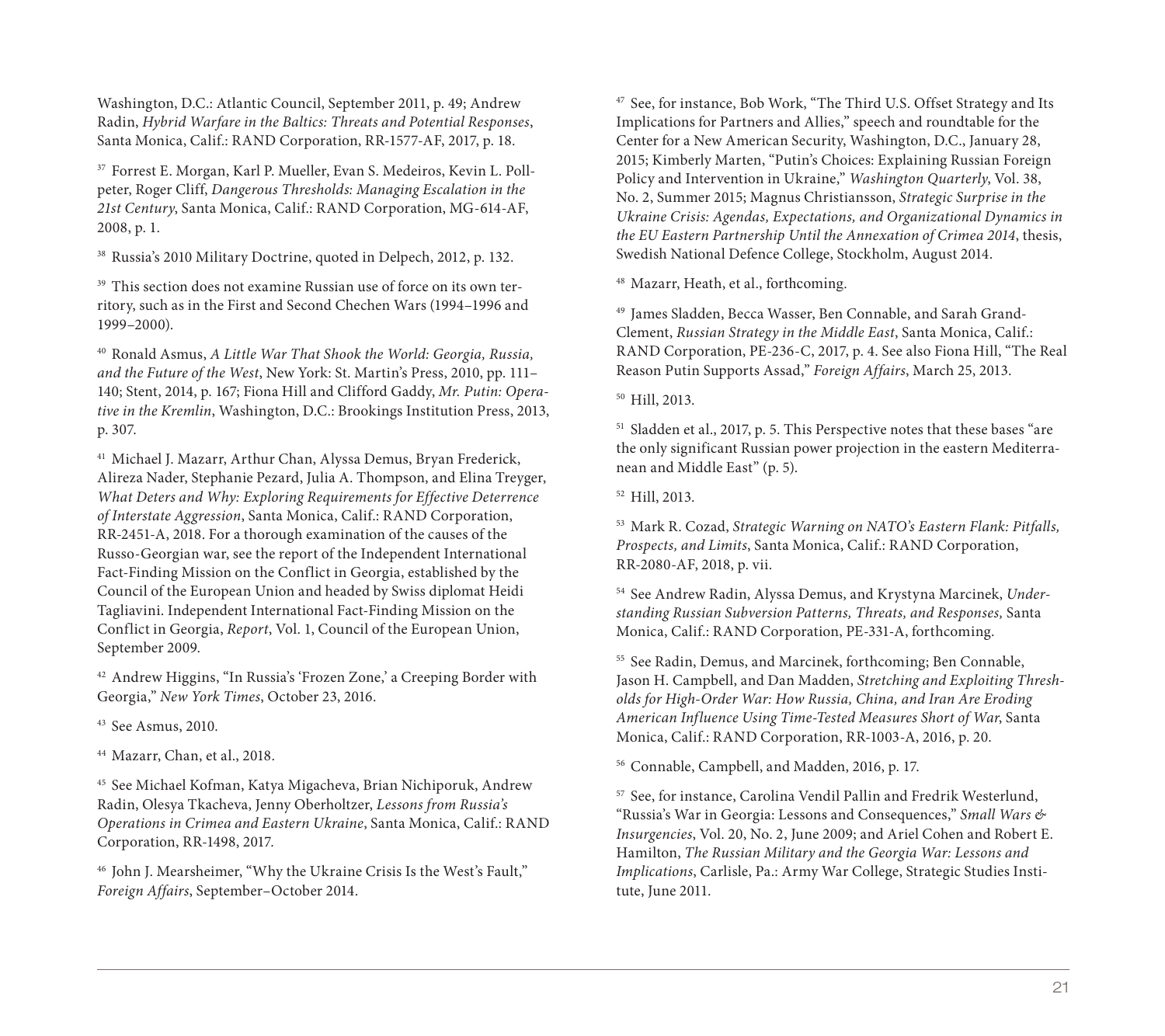<sup>58</sup> Christopher S. Chivvis, Andrew Radin, Dara Massicot, and Clint Reach, *Strengthening Strategic Stability with Russia*, Santa Monica, Calif.: RAND Corporation, PE-234-OSD, 2017, p. 8; Jeffrey Lewis, "Russia's Nuclear Paranoia Fuels Its Nuclear Propaganda," *Foreign Policy,*  August 22, 2016.

<sup>59</sup> Radin, Demus, and Marcinek, forthcoming.

<sup>60</sup> See Asmus, 2010, p. 87.

<sup>61</sup> Vera Zakem, Bill Rosenau, and Danielle Johnson, *Shining a Light on the Western Balkans: Internal Vulnerabilities and Malign Influence from Russia, Terrorism, and Transnational Organized Crime*, Arlington, Va.: Center for Naval Analyses, May 2017, p. 17.

<sup>62</sup> Emily Holland and Rebecca Friedman Lissner, "Countering Russian Influence in the Balkans," *Lawfare Blog*, August 6, 2017.

<sup>63</sup> Linda Robinson, Todd C. Helmus, Raphael S. Cohen, Alireza Nader, Andrew Radin, Madeline Magnuson, and Katya Migacheva, *Modern Political Warfare: Current Practices and Possible Responses*, Santa Monica, Calif.: RAND Corporation, RR-1772, 2018, pp. 89–96; See also Radin, 2017, p. 19.

<sup>64</sup> Robinson et al., 2018, pp. 93–94.

<sup>65</sup> Radin and Reach, 2017, p. 3.

<sup>66</sup> Oliker, Chivvis, et al., 2015, pp. 16 and 19.

<sup>67</sup> Dmitri V. Trenin, *Post-Imperium: A Eurasian Story*, Washington, D.C.: Carnegie Endowment for International Peace, 2011, p. 107; cited in Radin and Reach, 2017, p. 10.

<sup>68</sup> Randall E. Newnham, "Oil, Carrots, and Sticks: Russia's Energy Resources as a Foreign Policy Tool," *Journal of Eurasian Studies*, Vol. 2, July 2011. See also Olga Oliker, Keith Crane, Lowell H. Schwartz, and Catherine Yusupov, *Russian Foreign Policy: Sources and Implications*, Santa Monica, Calif.: RAND Corporation, MG-768-AF, 2009.

<sup>69</sup> Rawi Abdelal, "The Profits of Power: Commerce and *Realpolitik* in Eurasia," *Review of International Political Economy*, Vol. 20, No. 3, 2013, pp. 431–432.

<sup>70</sup> Radin and Reach, 2017, p. 69.

<sup>71</sup> See, for instance, Andrei Tsygankov, "Vladimir Putin's Last Stand: The Sources of Russia's Ukraine Policy," *Post-Soviet Affairs*, Vol. 31, No. 4, p. 280.

 $72$  Additionally, there is no telling how the combination, over time, of minor perceived provocations—none of which would be sufficient, on their own, to justify a response from Moscow—might suddenly prompt a hostile reaction.

<sup>73</sup> See, for instance, Joshua Rovner, "Dealing with Putin's Strategic Incompetence," *War on the Rocks*, August 12, 2015; and Mark Galeotti, "Putin's Chaos Strategy Is Coming Back to Bite Him in the Ass," *Foreign Policy*, October 26, 2016. For a dissenting view, see Michael Kofman, "Putin's Strategy Is Far Better Than You Think," *War on the Rocks*, September 7, 2015.

<sup>74</sup> Sladden et al., 2017, p. 3

<sup>75</sup> For a discussion of how aversion to incurring reputational costs can contribute to a leader's decision to escalate, see Chapter 6, "Operation Vigilant Warrior," in Bryan Frederick, Stephen Watts, Abby Doll, Ashley L. Rhoades, and Meagan Smith, *Understanding the Deterrent Impact of U.S. Overseas Forces*, Santa Monica, Calif.: RAND Corporation, RR-2533-A, forthcoming.

<sup>76</sup> David A. Shlapak and Michael Johnson, *Reinforcing Deterrence on NATO's Eastern Flank: Wargaming the Defense of the Baltics*, Santa Monica, Calif.: RAND Corporation, RR-1253-A, 2016, p. 2.

<sup>77</sup> Shlapak and Johnson, 2016, p. 2.

<sup>78</sup> Frederick, Watts, et al., forthcoming.

<sup>79</sup> Christopher Chivvis, Olga Oliker, Andrew Radin, and Brenna Allen, unpublished RAND Corporation research, 2014.

<sup>80</sup> Frederick, Watts, et al., forthcoming.

<sup>81</sup> Frederick, Watts, et al., forthcoming.

<sup>82</sup> Frederick, Watts, et al., forthcoming; Angela O'Mahony, Miranda Priebe, Bryan Frederick, Jennifer Kavanagh, Matthew Lane, Trevor Johnston, Thomas S. Szayna, Jakub P. Hlavka, Stephen Watts, and Matthew Povlock, *U.S. Presence and the Incidence of Conflict*, Santa Monica, Calif.: RAND Corporation, RR-1906-A, 2018, p. xiv.

<sup>83</sup> O'Mahony et al., 2018, p. xiv.

<sup>84</sup> Larrabee et al., 2017, p. xi.

<sup>85</sup> Frederick, Povlock, et al., 2017, p. 63.

<sup>86</sup> Chivvis, Andrew Radin, et al., 2017, p. 7.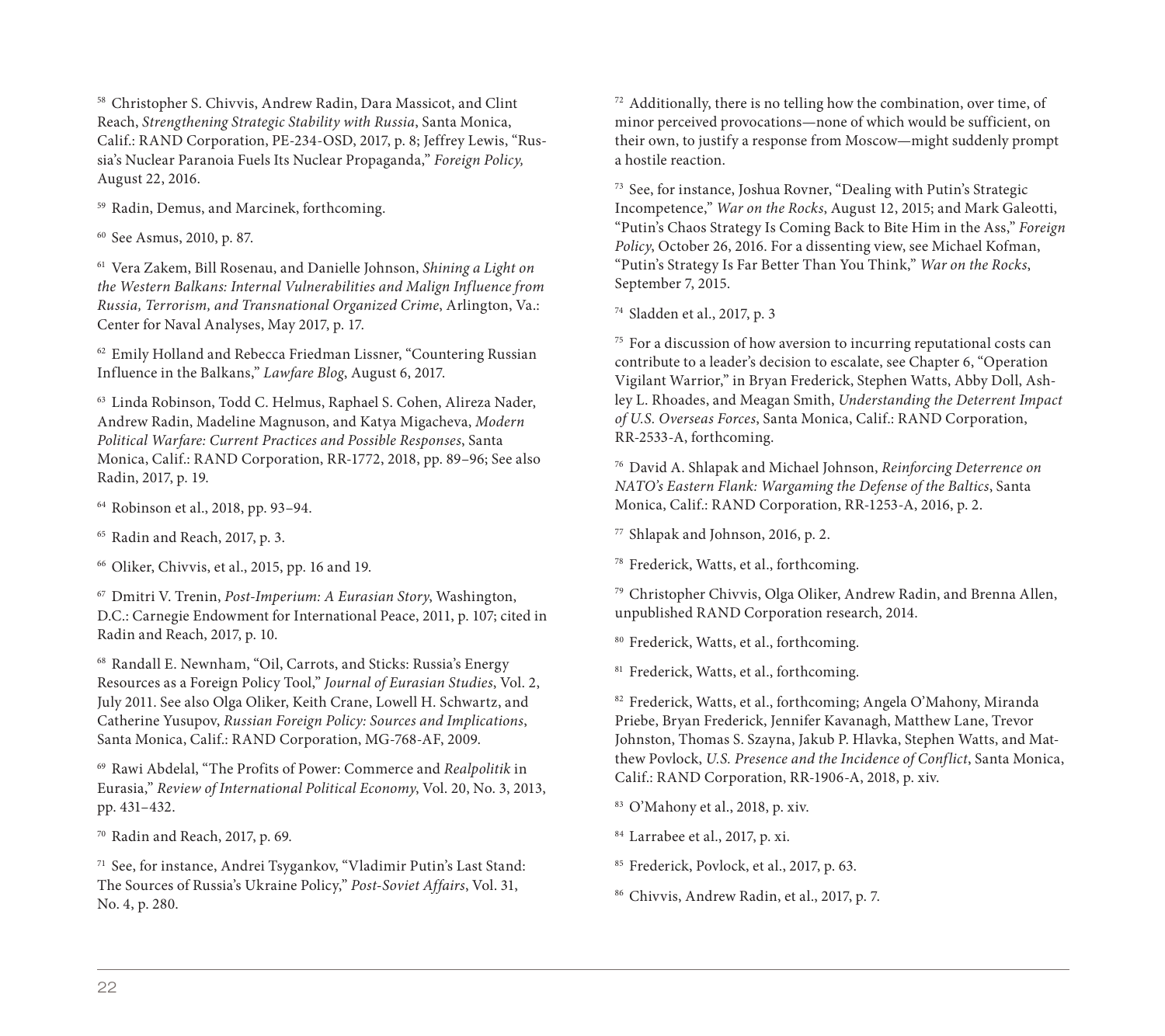<sup>87</sup> Quinlivan and Oliker, 2011, p. xi.

<sup>88</sup> Soraya Sarhaddi Nelson, "To Defend NATO, U.S. Sets Up Missile Defense Systems in Eastern Europe," National Public Radio, May 13, 2016; Andrew E. Kramer, "Russia Calls New U.S. Missile Defense System a 'Direct Threat,'" *New York Times,* May 12, 2016; Steven Erlanger, "NATO Ratchets Up Missile Defense Despite Russian Criticism," *New York Times,* May 5, 2016.

<sup>89</sup> Chivvis et al., 2017, p. 8; Lewis, 2016.

<sup>90</sup> Quinlivan and Oliker, 2011, p. 74.

<sup>91</sup> Paul K. Davis, Peter A. Wilson, Jeongeun Kim, and JunHo Park, "Deterrence and Stability for the Korean Peninsula," *Korean Journal of Defense Analysis*, Vol. 28, No. 1, March 2016, p. 4.

<sup>92</sup> Morgan et al., 2008, p. 185.

<sup>93</sup> Martin C. Libicki, *Cyberdeterrence and Cyberwar*, Santa Monica, Calif.: RAND Corporation, MG-877-AF, 2009, p. xvii.

<sup>94</sup> Libicki, 2009, p. xvii.

<sup>95</sup> Rob Dannenberg, "Time to Rethink Deterring Russia?" *Cipher Brief*, March 28, 2018.

<sup>96</sup> Dannenberg, 2018; William B. Taylor, John E. Herbst, and Steven Pifer, "When Sanctions Aren't Enough," *Foreign Policy*, March 31, 2014.

<sup>97</sup> Larrabee et al., 2017, p. xii.

98 Stratfor Worldview, "With CAATSA, the U.S. Is Trying to Make Russia Hurt," May 28, 2018.

<sup>99</sup> Davis et al., 2016, p. 5.

100Anthony Barrett, *False Alarms, True Dangers? Current and Future Risks of Inadvertent U.S.-Russian Nuclear War*, Santa Monica, Calif.: RAND Corporation, PE-191-TSF, 2016; Davis et al., 2016, p. 12.

<sup>101</sup> Ronald Reagan quoted in Davis et al., 2016, p. 12.

102Quinlivan and Oliker, 2011, p. xiv.

103Frederick, Povlock, et al., 2017, p. xiv.

104Frederick, Povlock, et al., 2017, p. xiv.

105Morgan et al., 2008, p. xiii.

106Chivvis, Oliker, et al., unpublished RAND Corporation research, 2014.

107Chivvis et al., 2017, p. 7.

108Morgan et al., 2008, p. xiv.

109Chivvis, Oliker, et al., unpublished RAND Corporation research, 2014.

110Chivvis, Oliker, et al., unpublished RAND Corporation research, 2014.

111O'Mahony et al., 2018; Frederick, Watts, et al., forthcoming.

112Dannenberg, 2018.

# References

Abdelal, Rawi, "The Profits of Power: Commerce and *Realpolitik* in Eurasia," *Review of International Political Economy*, Vol. 20, No. 3, 2013, pp. 421–256.

Adamsky, Dima, *Cross-Domain Coercion: The Current Russian Art of Strategy*, Institut Français de Relations Internationales, Proliferation Paper 54, November 2015. As of August 5, 2019: <https://www.ifri.org/sites/default/files/atoms/files/pp54adamsky.pdf>

Asmus, Ronald, *A Little War That Shook the World: Georgia, Russia, and the Future of the West*, New York: St. Martin's Press, 2010.

Barrett, Anthony, *False Alarms, True Dangers? Current and Future Risks of Inadvertent U.S.-Russian Nuclear War*, Santa Monica, Calif.: RAND Corporation, PE-191-TSF, 2016. As of July 23, 2019: <https://www.rand.org/pubs/perspectives/PE191.html>

Barrie, Douglas, "Russia's Revised Military Doctrine—Developments in 2014," *Military Balance*, International Institute for Strategic Studies, February 12, 2015.

Boston, Scott, and Dara Massicot, *The Russian Way of Warfare: A Primer*, Santa Monica, Calif.: RAND Corporation, PE-231-A, 2017. As of July 23, 2019: <https://www.rand.org/pubs/perspectives/PE231.html>

Botelho, Greg, "NATO Formally Invites Montenegro to Join Alliance, Rankling Russia," CNN, December 2, 2015. As of July 19, 2018: [https://www.cnn.com/2015/12/02/europe/nato-montenegro](https://www.cnn.com/2015/12/02/europe/nato-montenegro-membership-invitation/index.html)membership-invitation/index.html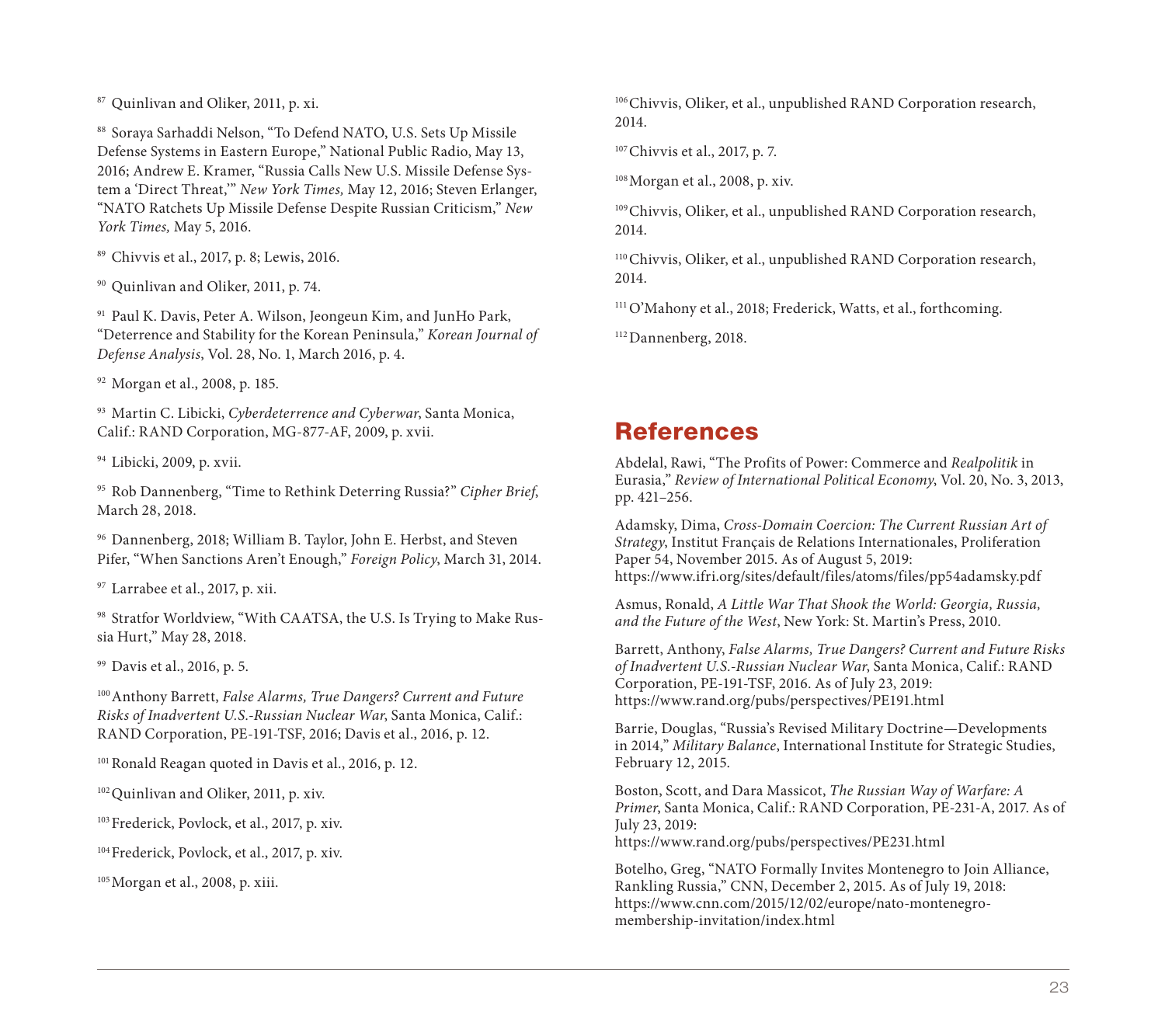Chivvis, Christopher S., Andrew Radin, Dara Massicot, and Clint Reach, *Strengthening Strategic Stability with Russia*, Santa Monica, Calif.: RAND Corporation, PE-234-OSD, 2017. As of July 23, 2019: <https://www.rand.org/pubs/perspectives/PE234.html>

Christiansson, Magnus, *Strategic Surprise in the Ukraine Crisis: Agendas, Expectations, and Organizational Dynamics in the EU Eastern Partnership Until the Annexation of Crimea 2014*, thesis, Swedish National Defence College, Stockholm, August 2014.

Cohen, Ariel, and Robert E. Hamilton, *The Russian Military and the Georgia War: Lessons and Implications*, Carlisle, Pa.: Strategic Studies Institute, June 2011.

Connable, Ben, Jason H. Campbell, and Dan Madden, *Stretching and Exploiting Thresholds for High-Order War: How Russia, China, and Iran Are Eroding American Influence Using Time-Tested Measures Short of War*, Santa Monica, Calif.: RAND Corporation, RR-1003-A, 2016. As of July 23, 2019:

[https://www.rand.org/pubs/research\\_reports/RR1003.html](https://www.rand.org/pubs/research_reports/RR1003.html)

Cozad, Mark R., *Strategic Warning on NATO's Eastern Flank: Pitfalls, Prospects, and Limits*, Santa Monica, Calif.: RAND Corporation, RR-2080-AF, 2018. As of July 23, 2019: [https://www.rand.org/pubs/research\\_reports/RR2080.html](https://www.rand.org/pubs/research_reports/RR2080.html)

Dannenberg, Rob, "Time to Rethink Deterring Russia?" *Cipher Brief*, March 28, 2018. As of August 5, 2019: <https://www.thecipherbrief.com/time-rethink-deterring-russia>

Davis, Paul K., Peter A. Wilson, Jeongeun Kim, and JunHo Park, "Deterrence and Stability for the Korean Peninsula," *Korean Journal of Defense Analysis*, Vol. 28, No. 1, March 2016, pp. 1–23.

Delpech, Thérèse, *Nuclear Deterrence in the 21st Century: Lessons from the Cold War for a New Era of Strategic Piracy*, Santa Monica, Calif.: RAND Corporation, MG-1103-RC, 2012. As of July 23, 2019: <https://www.rand.org/pubs/monographs/MG1103.html>

Dimitrakopoulou, Sophia, and Andrew Liaropoulos, "Russia's National Security Strategy to 2020: A Great Power in the Making?" *Caucasian Review of International Affairs*, Vol. 4, No. 1, Winter 2010, pp. 35–42.

Dvorkin, Vladimir, "Preserving Strategic Stability Amid U.S.-Russian Confrontation," Carnegie Moscow Center, Moscow, February 8, 2019. As of August 5, 2019:

[https://carnegie.ru/2019/02/08/preserving-strategic-stability-amid-u.s.](https://carnegie.ru/2019/02/08/preserving-strategic-stability-amid-u.s.-russian-confrontation-pub-78319) russian-confrontation-pub-78319

Erlanger, Steven, "NATO Ratchets Up Missile Defense Despite Russian Criticism," *New York Times*, May 5, 2016. As of July 19, 2018: [https://www.nytimes.com/2016/05/06/world/europe/nato-russia-poland.](https://www.nytimes.com/2016/05/06/world/europe/nato-russia-poland.html) html

Frederick, Bryan, Matthew Povlock, Stephen Watts, Miranda Priebe, and Edward Geist, *Assessing Russian Reactions to U.S. and NATO Posture Enhancements*, Santa Monica, Calif.: RAND Corporation, RR-1879-AF, 2017. As of July 23, 2019: [https://www.rand.org/pubs/research\\_reports/RR1879.html](https://www.rand.org/pubs/research_reports/RR1879.html)

Frederick, Bryan, Stephen Watts, Abby Doll, Ashley L. Rhoades, and Meagan Smith, *Understanding the Deterrent Impact of U.S. Overseas Forces*, Santa Monica, Calif.: RAND Corporation, RR-2533-A, forthcoming.

Galeotti, Mark, "Putin's Chaos Strategy Is Coming Back to Bite Him in the Ass," *Foreign Policy*, October 26, 2016.

Higgins, Andrew, "In Russia's 'Frozen Zone,' a Creeping Border with Georgia," *New York Times*, October 23, 2016. As of July 19, 2018: [https://www.nytimes.com/2016/10/24/world/europe/in-russias-frozen](https://www.nytimes.com/2016/10/24/world/europe/in-russias-frozen-zone-a-creeping-border-with-georgia.html)zone-a-creeping-border-with-georgia.html

Hill, Fiona, "The Real Reason Putin Supports Assad," *Foreign Affairs*, March 25, 2013.

Hill, Fiona, and Clifford Gaddy, *Mr. Putin: Operative in the Kremlin*, Washington, D.C.: Brookings Institution Press, 2013.

Holland, Emily, and Rebecca Friedman Lissner, "Countering Russian Influence in the Balkans," *Lawfare Blog*, August 6, 2017. As of July 23, 2019:

<https://www.lawfareblog.com/countering-russian-influence-balkans>

Independent International Fact-Finding Mission on the Conflict in Georgia, *Report*, Vol. 1, Council of the European Union, September 2009. As of July 19, 2018:

[http://news.bbc.co.uk/2/shared/bsp/hi/pdfs/30\\_09\\_09\\_iiffmgc\\_report.](http://news.bbc.co.uk/2/shared/bsp/hi/pdfs/30_09_09_iiffmgc_report.pdf) pdf

Isherwood, Julian, "Russia Warns Denmark Its Warships Could Become Nuclear Targets," *Telegraph*, March 21, 2015.

Koblentz, Gregory D., *Strategic Stability in the Second Nuclear Age*, New York: Council on Foreign Relations, Council Special Report No. 71, November 2014.

Kofman, Michael, "Putin's Strategy Is Far Better Than You Think," *War on the Rocks*, September 7, 2015. As of August 6, 2019: [https://warontherocks.com/2015/09/putin-is-a-far-better-strategist](https://warontherocks.com/2015/09/putin-is-a-far-better-strategist-than-you-think/)than-you-think/

Kofman, Michael, Katya Migacheva, Brian Nichiporuk, Andrew Radin, Olesya Tkacheva, and Jenny Oberholtzer, *Lessons from Russia's Operations in Crimea and Eastern Ukraine*, Santa Monica, Calif.: RAND Corporation, RR-1498-A, 2017. As of July 23, 2019: [https://www.rand.org/pubs/research\\_reports/RR1498.html](https://www.rand.org/pubs/research_reports/RR1498.html)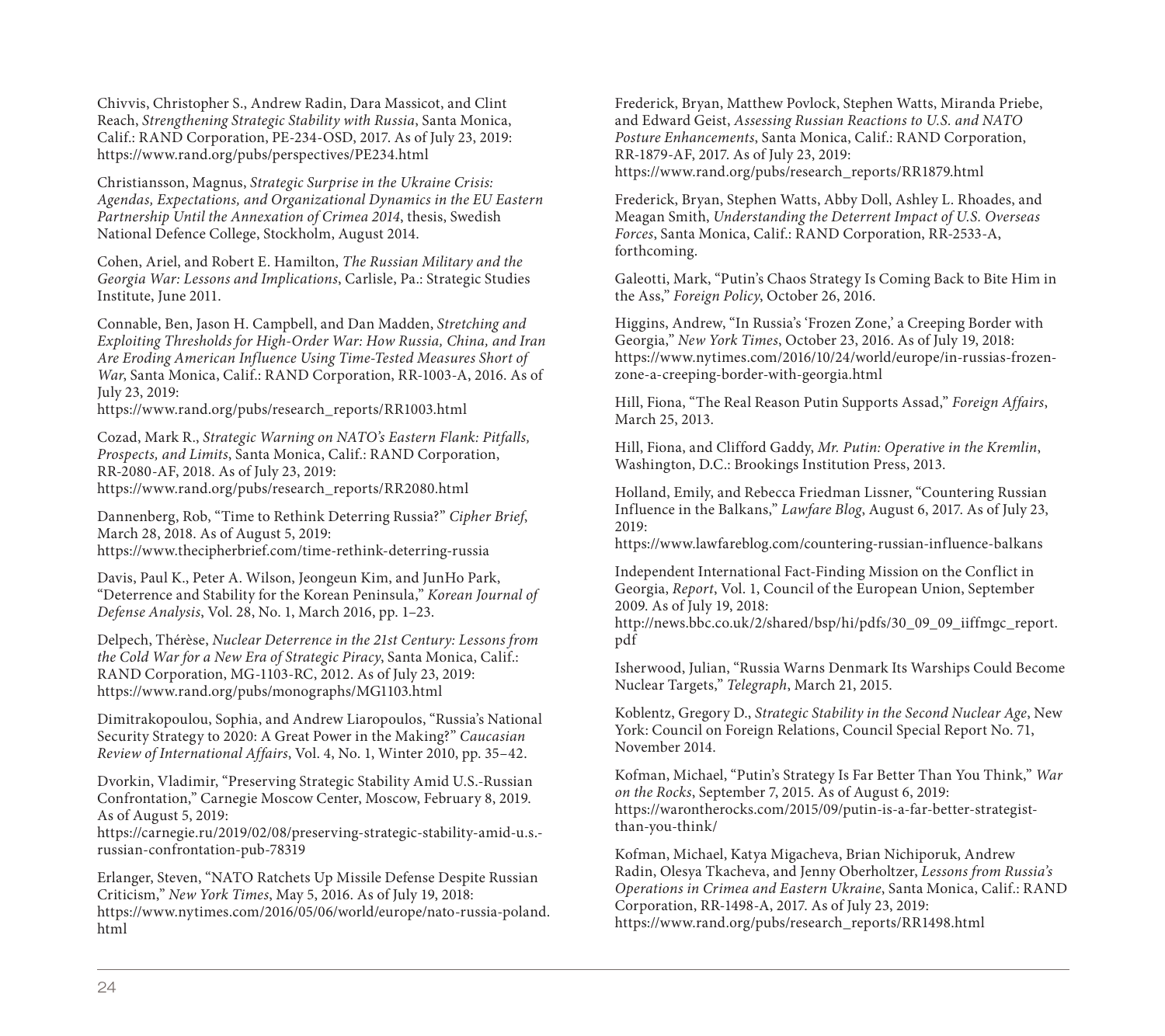Kramer, Andrew E., "Russia Calls New U.S. Missile Defense System a 'Direct Threat,'" *New York Times*, May 12, 2016. As of July 19, 2018: [https://www.nytimes.com/2016/05/13/world/europe/russia-nato-us](https://www.nytimes.com/2016/05/13/world/europe/russia-nato-us-romania-missile-defense.html)romania-missile-defense.html

Larrabee, F. Stephen, Stephanie Pezard, Andrew Radin, Nathan Chandler, Keith Crane, and Thomas S. Szayna, *Russia and the West After the Ukrainian Crisis: European Vulnerabilities to Russian Pressures*, Santa Monica, Calif.: RAND Corporation, RR-1305-A, 2017. As of July 23, 2019: [https://www.rand.org/pubs/research\\_reports/RR1305.html](https://www.rand.org/pubs/research_reports/RR1305.html)

Lewis, Jeffrey, "Russia's Nuclear Paranoia Fuels Its Nuclear Propaganda," *Foreign Policy,* August 22, 2016. As of August 6, 2019: [https://foreignpolicy.com/2016/08/22/russias-nuclear-paranoia-fuels-its](https://foreignpolicy.com/2016/08/22/russias-nuclear-paranoia-fuels-its-nuclear-propaganda/)nuclear-propaganda/

Libicki, Martin C., *Cyberdeterrence and Cyberwar*, Santa Monica, Calif.: RAND Corporation, MG-877-AF, 2009. As of July 23, 2019: <https://www.rand.org/pubs/monographs/MG877.html>

Marten, Kimberly, "Putin's Choices: Explaining Russian Foreign Policy and Intervention in Ukraine," *Washington Quarterly*, Vol. 38, No. 2, Summer 2015, pp. 189–204.

Mazarr, Michael J., *Understanding Deterrence*, Santa Monica, Calif.: RAND Corporation, PE-295-RC, 2018. As of July 23, 2019: <https://www.rand.org/pubs/perspectives/PE295.html>

Mazarr, Michael J., Arthur Chan, Alyssa Demus, Bryan Frederick, Alireza Nader, Stephanie Pezard, Julia A. Thompson, and Elina Treyger, *What Deters and Why: Exploring Requirements for Effective Deterrence of Interstate Aggression*, Santa Monica, Calif.: RAND Corporation, RR-2451-A, 2018. As of July 23, 2019: [https://www.rand.org/pubs/research\\_reports/RR2451.html](https://www.rand.org/pubs/research_reports/RR2451.html)

Mazarr, Michael J., Timothy R. Heath, Scott W. Harold, Bryan Frederick, William R. Thompson, Anya Loukianova Fink, Nathan Beauchamp-Mustafaga, and Julia A. Thompson, *Managing the Challenge of Limited Conflict*, Santa Monica, Calif.: RAND Corporation, RR-2540-A, forthcoming.

Mearsheimer, John J., "Why the Ukraine Crisis Is the West's Fault," *Foreign Affairs*, September–October 2014. As of August 6, 2019: [https://www.foreignaffairs.com/articles/russia-fsu/2014-08-18/why](https://www.foreignaffairs.com/articles/russia-fsu/2014-08-18/why-ukraine-crisis-west-s-fault)ukraine-crisis-west-s-fault

Morgan, Forrest E., Karl P. Mueller, Evan S. Medeiros, Kevin L. Pollpeter, and Roger Cliff, *Dangerous Thresholds: Managing Escalation in the 21st Century*, Santa Monica, Calif.: RAND Corporation, MG-614-AF, 2008. As of July 23, 2019: <https://www.rand.org/pubs/monographs/MG614.html>

Nelson, Soraya Sarhaddi, "To Defend NATO, U.S. Sets Up Missile Defense Systems in Eastern Europe," National Public Radio, May 13, 2016. As of July 19, 2018: [https://www.npr.org/2016/05/13/477900471/to-defend-nato-u-s-sets-up](https://www.npr.org/2016/05/13/477900471/to-defend-nato-u-s-sets-up-missile-defense-systems-in-eastern-europe)missile-defense-systems-in-eastern-europe

Newnham, Randall E., "Oil, Carrots, and Sticks: Russia's Energy Resources as a Foreign Policy Tool," *Journal of Eurasian Studies*, Vol. 2, July 2011, pp. 134–143.

Nurick, Robert, and Magnus Nordenman, eds., *Nordic-Baltic Security in the 21st Century: The Regional Agenda and the Global Role*, Washington, D.C.: Atlantic Council, September 2011.

O'Mahony, Angela, Miranda Priebe, Bryan Frederick, Jennifer Kavanagh, Matthew Lane, Trevor Johnston, Thomas S. Szayna, Jakub P. Hlavka, Stephen Watts, and Matthew Povlock, *U.S. Presence and the Incidence of Conflict*, Santa Monica, Calif.: RAND Corporation, RR-1906-A, 2018. As of July 23, 2019: [https://www.rand.org/pubs/research\\_reports/RR1906.html](https://www.rand.org/pubs/research_reports/RR1906.html)

Oliker, Olga, "Russia's New Military Doctrine: Same as the Old Doctrine, Mostly," *Washington Post*, January 15, 2015.

Oliker, Olga, Christopher S. Chivvis, Keith Crane, Olesya Tkacheva, and Scott Boston, *Russian Foreign Policy in Historical and Current Context: A Reassessment*, Santa Monica, Calif.: RAND Corporation, PE-144-A, 2015. As of July 23, 2019:

<https://www.rand.org/pubs/perspectives/PE144.html>

Oliker, Olga, Keith Crane, Lowell H. Schwartz, and Catherine Yusupov, *Russian Foreign Policy: Sources and Implications*, Santa Monica, Calif.: RAND Corporation, MG-768-AF, 2009. As of July 23, 2019: <https://www.rand.org/pubs/monographs/MG768.html>

Pezard, Stephanie, Andrew Radin, Thomas S. Szayna, and F. Stephen Larrabee, *European Relations with Russia: Threat Perceptions, Responses, and Strategies in the Wake of the Ukrainian Crisis*, Santa Monica, Calif.: RAND Corporation, RR-1579-A, 2017. As of July 23, 2019:

[https://www.rand.org/pubs/research\\_reports/RR1579.html](https://www.rand.org/pubs/research_reports/RR1579.html)

Pezard, Stephanie, Abbie Tingstad, Kristin Van Abel, and Scott Stephenson, *Maintaining Arctic Cooperation with Russia: Planning for Regional Change in the Far North*, Santa Monica, Calif.: RAND Corporation, RR-1731-RC, 2017. As of July 23, 2019: [https://www.rand.org/pubs/research\\_reports/RR1731.html](https://www.rand.org/pubs/research_reports/RR1731.html)

President of Russia, National Security Strategy of the Russian Federation, presidential decree 683, December 31, 2015. Full-text translation as of July 23, 2019: http://www.ieee.es/Galerias/fichero/OtrasPublicaciones/ [Internacional/2016/Russian-National-Security-Strategy-31Dec2015.pdf](http://www.ieee.es/Galerias/fichero/OtrasPublicaciones/Internacional/2016/Russian-National-Security-Strategy-31Dec2015.pdf)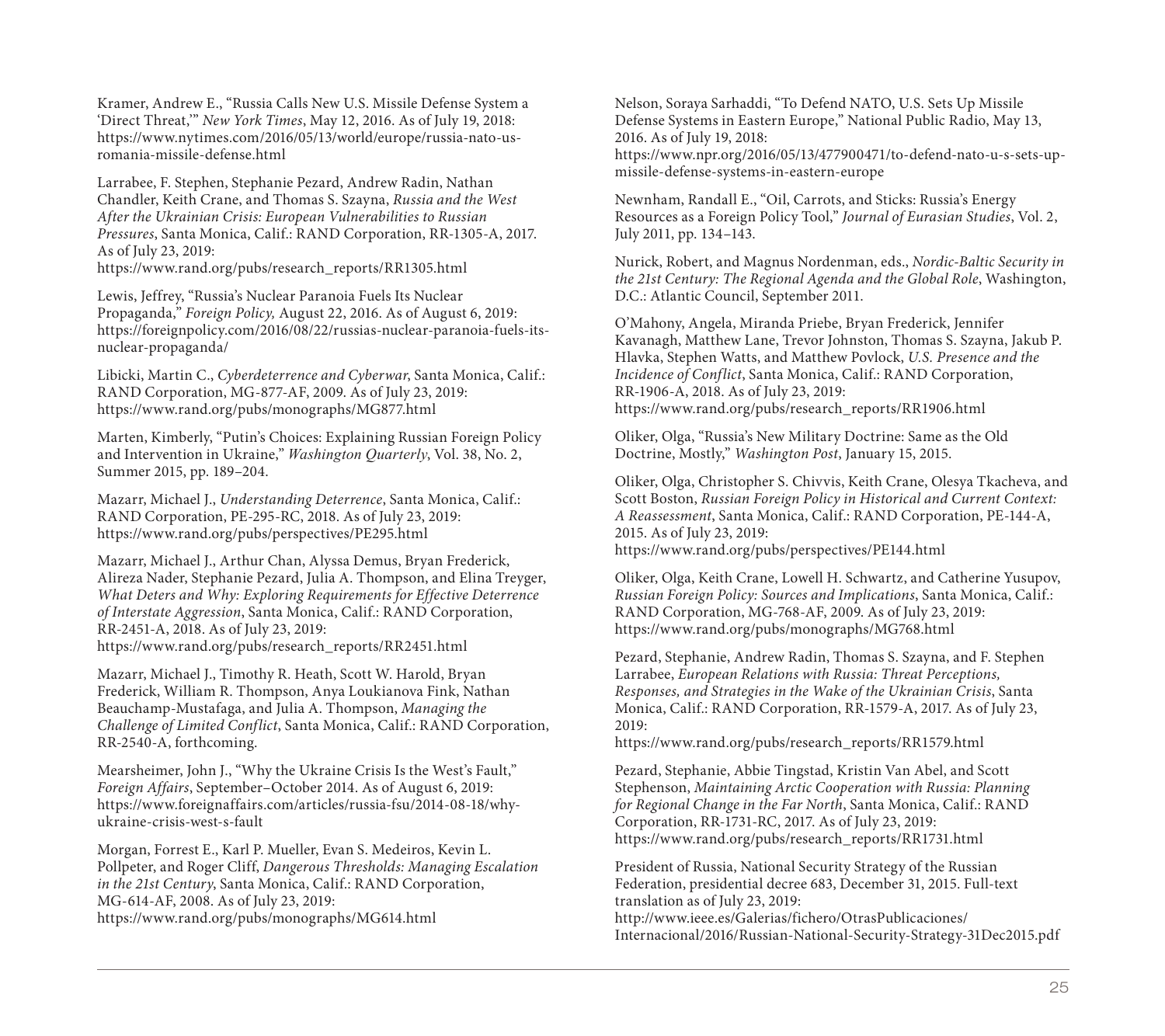Quinlivan, James T., and Olga Oliker, *Nuclear Deterrence in Europe: Russian Approaches to a New Environment and Implications for the United States*, Santa Monica, Calif.: RAND Corporation, MG-1075-AF, 2011. As of July 23, 2019:

<https://www.rand.org/pubs/monographs/MG1075.html>

Radin, Andrew, *Hybrid Warfare in the Baltics: Threats and Potential Responses*, Santa Monica, Calif.: RAND Corporation, RR-1577-AF, 2017. As of July 23, 2019:

[https://www.rand.org/pubs/research\\_reports/RR1577.html](https://www.rand.org/pubs/research_reports/RR1577.html)

Radin, Andrew, Alyssa Demus, and Krystyna Marcinek, *Understanding Russian Subversion Patterns, Threats, and Responses*, Santa Monica, Calif.: RAND Corporation, PE-331-A, forthcoming.

Radin, Andrew, and Clint Reach, *Russian Views of the International Order*, Santa Monica, Calif.: RAND Corporation, RR-1826-OSD, 2017. As of July 23, 2019:

[https://www.rand.org/pubs/research\\_reports/RR1826.html](https://www.rand.org/pubs/research_reports/RR1826.html)

Robinson, Linda, Todd C. Helmus, Raphael S. Cohen, Alireza Nader, Andrew Radin, Madeline Magnuson, and Katya Migacheva, *Modern Political Warfare: Current Practices and Possible Responses*, Santa Monica, Calif.: RAND Corporation, RR-1772-A, 2018. As of July 23, 2019:

[https://www.rand.org/pubs/research\\_reports/RR1772.html](https://www.rand.org/pubs/research_reports/RR1772.html)

Rovner, Joshua, "Dealing with Putin's Strategic Incompetence," *War on the Rocks*, August 12, 2015. As of August 6, 2019: [https://warontherocks.com/2015/08/dealing-with-putins-strategic](https://warontherocks.com/2015/08/dealing-with-putins-strategic-incompetence/)incompetence/

Schelling, Thomas C., *The Strategy of Conflict*, Cambridge, Mass.: Harvard University Press, 1960.

———, *Arms and Influence*, New Haven, Conn.: Yale University Press, 1966.

Sharkov, Damien, "Putin Vows Military Response to 'Eliminate NATO Threat' If Sweden Joins U.S.-Led Alliance," *Newsweek*, June 2, 2017.

Shea, Jamie, "How Did NATO Survive the Cold War? NATO's Transformation After the Cold War from 1989 to the Present," video, North Atltantic Treaty Organization, November 6, 2003. As of July 19, 2018:

[https://www.nato.int/cps/ic/natohq/opinions\\_20526.](https://www.nato.int/cps/ic/natohq/opinions_20526.htm?selectedLocale=en) htm?selectedLocale=en

Shlapak, David A., and Michael Johnson, *Reinforcing Deterrence on NATO's Eastern Flank: Wargaming the Defense of the Baltics*, Santa Monica, Calif.: RAND Corporation, RR-1253-A, 2016. As of July 23, 2019:

[https://www.rand.org/pubs/research\\_reports/RR1253.html](https://www.rand.org/pubs/research_reports/RR1253.html)

Sladden, James, Becca Wasser, Ben Connable, and Sarah Grand-Clement, *Russian Strategy in the Middle East*, Santa Monica, Calif.: RAND Corporation, PE-236-RC, 2017. As of July 23, 2019: <https://www.rand.org/pubs/perspectives/PE236.html>

Stent, Angela, *The Limits of Partnership: U.S.-Russian Relations in the Twenty-First Century*, Princeton, N.J., and Oxford, UK: Princeton University Press, 2014.

Stratfor Worldview, "With CAATSA, the U.S. Is Trying to Make Russia Hurt," May 28, 2018. As of July 19, 2018: [https://worldview.stratfor.com/article/caatsa-us-trying-make-russia](https://worldview.stratfor.com/article/caatsa-us-trying-make-russia-hurt)hurt

Taylor, William B., John E. Herbst, and Steven Pifer, "When Sanctions Aren't Enough," *Foreign Policy*, March 31, 2014.

Trenin, Dmitri V., *Post-Imperium: A Eurasian Story*, Washington, D.C.: Carnegie Endowment for International Peace, 2011.

———, "Russian Policies Toward the Nordic-Baltic Region," in Robert Nurick and Magnus Nordenman, eds., *Nordic-Baltic Security in the 21st Century: The Regional Agenda and the Global Role*, Washington D.C.: Atlantic Council, September 2011.

———, *Strategic Stability in the Changing World*, Moscow: Carnegie Moscow Center, March 2019.

Tsygankov, Andrei, "Vladimir Putin's Last Stand: The Sources of Russia's Ukraine Policy," *Post-Soviet Affairs*, Vol. 31, No. 4, 2015, pp. 279–303.

Vendil Pallin, Carolina, and Fredrik Westerlund, "Russia's War in Georgia: Lessons and Consequences," *Small Wars & Insurgencies*, Vol. 20, No. 2, June 2009, pp. 400–424.

Work, Bob, "The Third U.S. Offset Strategy and Its Implications for Partners and Allies," speech and roundtable for the Center for a New American Security, Washington, D.C., January 28, 2015. As of July 23, 2019:

[https://dod.defense.gov/News/Speeches/Speech-View/Article/606641/](https://dod.defense.gov/News/Speeches/Speech-View/Article/606641/the-third-us-offset-strategy-and-its-implications-for-partners-and-allies/) the-third-us-offset-strategy-and-its-implications-for-partners-andallies/

Zakem, Vera, Bill Rosenau, and Danielle Johnson, *Shining a Light on the Western Balkans: Internal Vulnerabilities and Malign Influence from Russia, Terrorism, and Transnational Organized Crime*, Arlington, Va.: Center for Naval Analyses, May 2017.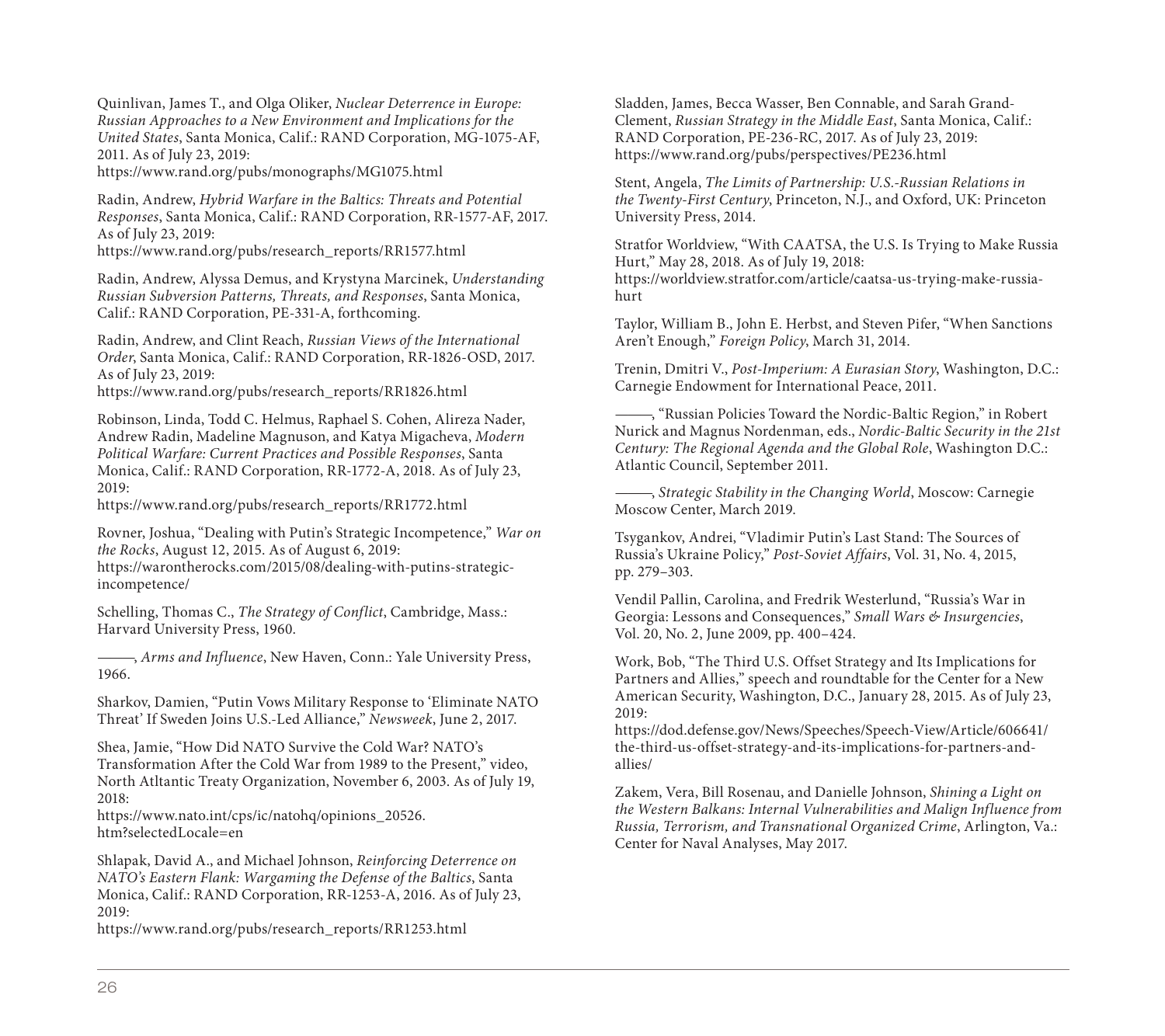# About This Perspective

This Perspective documents research and analysis conducted as part of a project entitled *Comprehensive Strategy for Meeting Five Russian Challenges*, sponsored by the Office of the Deputy Chief of Staff, G-3/5/7, U.S. Army. The purpose of the project was to develop a strategy to assess the connections and interactions among the major problems and challenges the United States and the North Atlantic Treaty Organization might face with Russia in a war or other hostile environment, and provide policy options for decisionmakers.

This research was conducted within RAND Arroyo Center's Strategy, Doctrine, and Resources Program. RAND Arroyo Center, part of the RAND Corporation, is a federally funded research and development center sponsored by the United States Army.

RAND operates under a "Federal-Wide Assurance" (FWA00003425) and complies with the *Code of Federal Regulations for the Protection of Human Subjects Under United States Law* (45 CFR 46), also known as "the Common Rule," as well as with the implementation guidance set forth in U.S. Department of Defense (DoD) Instruction 3216.02. As applicable, this compliance includes reviews and approvals by RAND's Institutional Review Board (the Human Subjects Protection Committee) and by the U.S. Army. The views of sources utilized in this study are solely their own and do not represent the official policy or position of DoD or the U.S. Government.

# About the Authors

Stephanie Pezard is a senior political scientist at the RAND Corporation in Washington, D.C. Her work focuses on European and Arctic security, strategic competition and deterrence, and security cooperation. She holds an M.A. in contemporary history from the French Institute of Political Science (Sciences Po) in Paris and a Ph.D. in international relations and political science from the Graduate Institute of International and Development Studies in Geneva.

Ashley L. Rhoades is a defense analyst at the RAND Corporation in Washington, D.C. Her recent work at RAND has focused on counterterrorism, strategic deterrence and competition, and a variety of security issues in Europe and the Middle East. Rhoades received her M.A. in security studies from the School of Foreign Service at Georgetown University. She holds a B.A. with honors in political science and a minor in art history from Stanford University.

## Acknowledgments

We greatly appreciate the support of our sponsor, the Deputy Chief of Staff, G-3/5/7, U.S. Army. We also would like to thank Major Adam J. Dyet, Lieutenant Colonel Timothy E. Wolfe, and Bryan Frederick at RAND for their valuable insights, which helped shape our thinking on several of the topics addressed in this Perspective and enriched our analysis. We are also grateful for the comments of our two reviewers, Raphael Cohen from RAND and Jeffrey Edmonds from CNA.